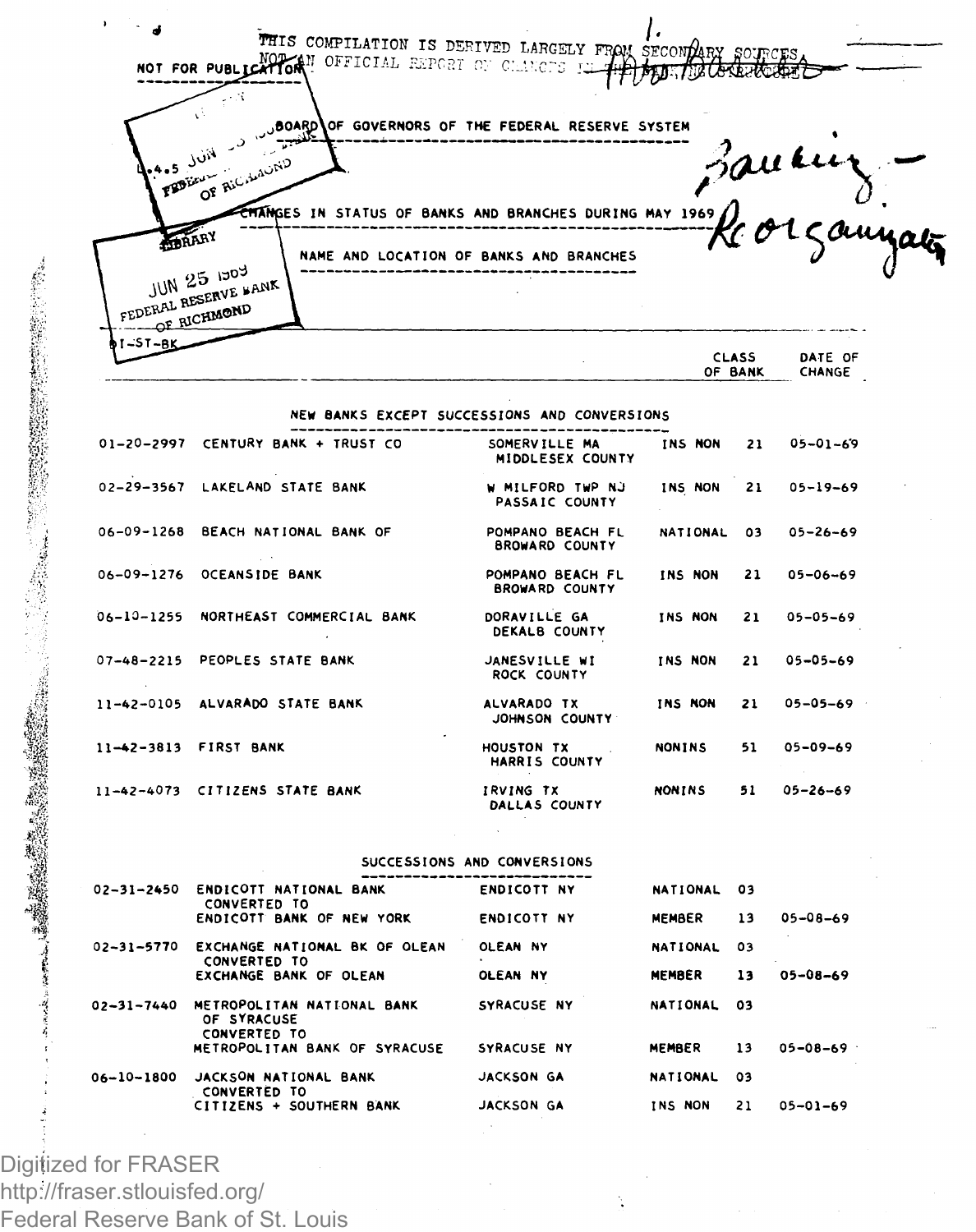|                                              |                                                                                                               |                                         |                                    | <b>CLASS</b><br>OF BANK | DATE OF<br>CHANGE |   |
|----------------------------------------------|---------------------------------------------------------------------------------------------------------------|-----------------------------------------|------------------------------------|-------------------------|-------------------|---|
| 09-22-0900                                   | SPRAGUE STATE BANK<br>CONVERTED TO                                                                            | <b>CALEDONIA MN</b>                     | MEMBER                             | 13                      |                   |   |
|                                              | SPRAGUE NATIONAL BANK                                                                                         | CALEDONIA MN                            | <b>NATIONAL</b>                    | 03                      | $05 - 01 - 69$    |   |
| $12 - 04 - 1583$                             | REDWOOD NATIONAL BANK<br>CONVERTED TO                                                                         | SAN RAFAEL CA                           | NATIONAL                           | 03                      |                   |   |
|                                              | REDWOOD BANK                                                                                                  | SAN RAFAEL CA                           | INS NON                            | 21                      | 05-13-69          |   |
|                                              |                                                                                                               |                                         |                                    |                         |                   |   |
|                                              |                                                                                                               | CONSOLIDATIONS, ABSORPTIONS, ETC        |                                    |                         |                   |   |
|                                              |                                                                                                               | ------------------------------          |                                    |                         |                   |   |
| 04-34-3580<br>04-34-6640                     | BANK OF MANCHESTER COMPANY<br><b>WINCHESTER BANK CO</b><br>CONSOLIDATED UNDER CHARTER                         | <b>MANCHESTER OH</b><br>WINCHESTER OH   | INS NON<br>INS NON                 | 21<br>21.               |                   |   |
|                                              | OF LATTER BANK WITH NEW TITLE<br>FIRST STATE BK OF ADAMS CTY                                                  |                                         |                                    |                         | $05 - 01 - 69$    |   |
|                                              | EVANS SAVINGS ASSOCIATION<br>(A SAVINGS AND LOAN CO)                                                          | AKRON OH                                |                                    |                         |                   |   |
| 04-34-0435                                   | ABSORBED BY<br><b>BARBERTON STATE BANK</b>                                                                    | <b>BARBERTON OH</b>                     | INS NON                            | 21                      |                   |   |
| 04-34-0036                                   | TITLE + LOCATION CHANGED TO<br>AMERICAN BANK OF COMMERCE                                                      | AKRON OH                                | INS NON                            | 21                      | 05 12 69          |   |
| 05-19-1428<br>05-19-0555                     | OLD LINE NAT BANK<br>UNIVERSITY NATIONAL BANK                                                                 | ROCKVILLE MD<br>COLLEGE PARK MD         | <b>NATIONAL</b><br><b>NATIONAL</b> | 03<br>03                | $05 - 15 - 69$    |   |
|                                              | MERGED UNDER CHARTER + TITLE<br>OF LATTER BANK                                                                |                                         |                                    |                         |                   |   |
| 05-32-1205<br>X                              | 05-32-0720 BANK OF VARINA<br>SOUTHERN NAT BANK OF NC<br>MERGED UNDER CHARTER + TITLE<br>OF LATTER BANK        | FUQUAY-VARINA NC<br>LUMBERTON NC        | $\checkmark$ INS NON<br>NATIONAL   | 22<br>03                | $05 - 27 - 69$    |   |
| 05-39-1165<br>05-39-1060<br>$\lambda^{\vee}$ | FIRST NATIONAL BANK<br>FIRST NATIONAL BANK<br>MERGED UNDER CHARTER + TITLE<br>OF LATTER BANK                  | ST GEORGE SC<br>ORANGEBURG SC           | NATIONAL<br>NATIONAL               | 03<br>03                | $05 - 06 - 69$    | ◡ |
| 05-45-1830<br>05-45-2748                     | PEOPLES BANK<br>MASSANUTTEN BK OF SHENANDOAH                                                                  | MOUNT JACKSON VA<br><b>STRASBURG VA</b> | $\nu$ MEMBER<br>NATIONAL           | 13<br>O3                |                   |   |
|                                              | VALLEY<br>MERGED UNDER CHARTER OF                                                                             |                                         |                                    |                         |                   |   |
|                                              | LATTER BANK AND TITLE OF<br>FIRST VIRGINIA BANK NA                                                            |                                         |                                    |                         | $05 - 01 - 69$    |   |
| 05-45-1150<br>05-45-3070<br>ىچ               | <b>CITIZENS NAT BANK</b><br>FARMERS + MERCHANTS NAT BANK<br>MERGED UNDER CHARTER + TITLE<br>OF LATTER BANK    | FRONT ROYAL VA<br>. WINCHESTER VA       | <b>NATIONAL</b><br><b>NATIONAL</b> | 03<br>03                | $05 - 26 - 69$    |   |
| 07-21-2990                                   | MORRICE STATE BANK                                                                                            | MORRICE MI                              | <b>MEMBER</b>                      | 13                      |                   |   |
| 07-21-3320                                   | <b>ABSORBED BY</b><br>OWOSSO SAVINGS BANK                                                                     | OWOSSO MI                               | INS NON                            | 21                      | $05 - 06 - 69$    |   |
| 12-04-0798<br>12-04-0073                     | COMMUNITY NAT BK OF FRESNO CTY<br>COMMUNITY NATIONAL BANK<br>MERGED UNDER CHARTER AND<br>TITLE OF LATTER BANK | MENDOTA CA<br><b>BAKERSFIELD CA</b>     | <b>NATIONAL</b><br><b>NATIONAL</b> | 03<br>03                | $05 - 19 - 69$    |   |

 $\overline{a}$ 

|  | 07-12-3420 CENTRAL TRUST + SAVINGS BANK                   | <b>GENESEO IL</b> | INS CONT 21 | 05-09-69 |
|--|-----------------------------------------------------------|-------------------|-------------|----------|
|  | 12-36-0160 POLK COUNTY STATE BANK<br>Digitized for FRASER | <b>DALLAS OR</b>  | INS CONT 21 | 05-29-69 |
|  |                                                           |                   |             |          |

http://fraser.stlouisfed.org/

Federal Reserve Bank of St. Louis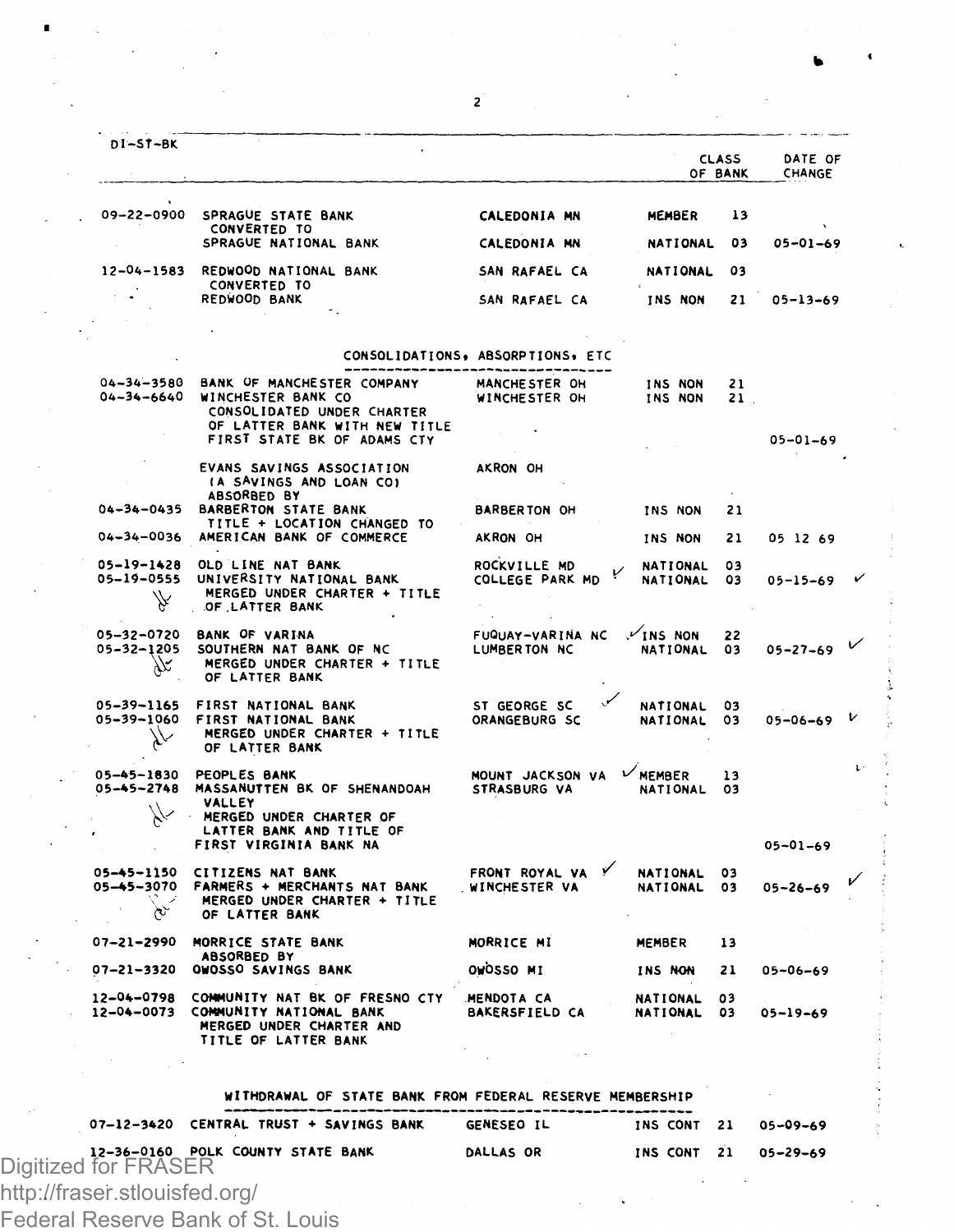|                               |                                                                              |                                           |                            | <b>CLASS</b><br>OF BANK | DATE OF<br>CHANGE |
|-------------------------------|------------------------------------------------------------------------------|-------------------------------------------|----------------------------|-------------------------|-------------------|
|                               |                                                                              | SUSPENSION                                |                            |                         |                   |
| $11 - 42 - 4870$              | STATE NATIONAL BANK                                                          | LOVELADY TX                               | NATIONAL                   | 03                      | $05 - 28 - 69$    |
|                               | 11-42-2340 FIRST STATE BANK                                                  | DODSON TX                                 | MEMBER                     | 13                      | 05-12-69          |
|                               |                                                                              |                                           |                            |                         |                   |
|                               |                                                                              | NONINSURED BANK ADMITTED TO INSURANCE     |                            |                         |                   |
|                               | 10-24-3500 BANK OF MINDEN                                                    | MINDENMINES MO                            | INS NON                    | 21                      | $05 - 15 - 69$    |
|                               |                                                                              | CHANGES IN TITLE AND/OR LOCATION OF BANKS |                            |                         |                   |
|                               | 01-20-1558 FALLS-MECHANICS SAVINGS BANK                                      | HOLYOKE MA                                | NONTNS                     | 81                      |                   |
|                               | TITLE CHANGED TO<br>COMMUNITY SAVINGS BANK                                   |                                           | <b>MUTUAL</b>              |                         | $05 - 12 - 69$    |
|                               | 02~29-3132 FIRST NATIONAL BANK OF                                            | SOMERVILLE NJ                             | NATIONAL                   | 03                      |                   |
|                               | SOMERSET COUNTY<br>TITLE CHANGED TO                                          |                                           |                            |                         | $05 - 01 - 69$    |
|                               | FIRST NATIONAL BANK OF CENTRAL<br><b>JERSEY</b>                              |                                           |                            |                         |                   |
| 02-29-0340                    | STATE BANK OF NORTH JERSEY                                                   | <b>BOONTON NJ</b>                         | MEMBER                     | 13                      |                   |
| $02 - 29 - 2743$              | LOCATION CHANGED TO<br>STATE BANK OF NORTH JERSEY                            | PINE BROOK NJ                             |                            |                         | $03 - 18 - 69$    |
| 03-29-2998                    | BANK OF WEST JERSEY                                                          | <b>RIVERSIDE NJ</b>                       | <b>MEMBER</b>              | 13                      | 05-08-69          |
| 03-29-0723                    | LOCATION CHANGED TO<br>(INTER-CHANGE OF BANK AND<br><b>BRANCH LOCATIONS)</b> | DELRAN TWP NJ                             |                            |                         |                   |
| 03-29-2870                    | PRINCETON BANK + TR CO                                                       | PRINCETON BORO NJ                         | <b>MEMBER</b>              | 13                      | $05 - 12 - 69$    |
|                               | LOCATION CHANGED TO<br>(INTER-CHANGE OF HEAD OFFICE<br>AND BRANCH LOCATIONS) | PRINCETON TWP NJ                          |                            |                         |                   |
| 05-19-0840                    | FREDERICKTOWN SAVINGS AND                                                    | FREDERICK MD                              | INS NON                    | .21                     |                   |
| $W^{1/2}$<br>$y^2$            | TRUST COMPANY<br>TITLE CHANGED TO<br>FREDERICKTOWN BANK + TRUST CO           |                                           |                            |                         | $04 - 21 - 69$    |
| $05 - 32 - 1225$              | PEOPLES BANK OF MADISON                                                      | MADISON NC                                | $9^{\prime\prime}$ INS NON | 21                      |                   |
| Ψ                             | TITLE CHANGED TO<br>PEOPLES BANK OF NORTH CAROLINA                           |                                           |                            |                         | 05-27-69          |
| 06-09-0105                    | FIRST BANK OF BOYNTON BEACH                                                  | BOYNTON BEACH FL                          | <b>INS NON</b>             | 21                      |                   |
|                               | TITLE CHANGED TO<br>FIRST BANK + TRUST                                       |                                           |                            |                         | $05 - 06 - 69$    |
| 06-09-0270                    | <b>BANK OF CRESTVIEW</b>                                                     | CRESTVIEW FL                              | <b>MEMBER</b>              | 13                      |                   |
|                               | TITLE CHANGED TO<br>FIRST BANK OF CRESTVIEW                                  |                                           |                            |                         | $05 - 22 - 69$    |
| 06-10-0370                    | AUSTELL BANK                                                                 | AUSTELL GA                                | <b>INS NON</b>             | 21                      |                   |
|                               | TITLE CHANGED TO<br>CITIZENS + SOUTHERN BANK OF<br>COBB COUNTY               |                                           |                            |                         | $05 - 05 - 69$    |
| 06-10-0334                    | CITIZENS STATE BANK OF                                                       | AUGUSTA GA                                | INS NON                    | 21                      |                   |
|                               | TITLE CHANGED TO<br>CITIZENS + SOUTHERN BANK OF<br>RICHMOND COUNTY           |                                           |                            |                         | $05 - 16 - 69$    |
| 06-10-1486                    | CITIZENS BK OF CLAYTON COUNTY                                                | FOREST PARK GA                            | INS NON                    | 21                      |                   |
|                               | TITLE CHANGED TO<br>CITIZENS + SOUTHERN BK OF                                |                                           |                            |                         | $04 - 18 - 69$    |
|                               | Digitized for FRASERNYTON COUNTY                                             |                                           |                            |                         |                   |
| http://fraser.stlouisfed.org/ |                                                                              |                                           |                            |                         |                   |

3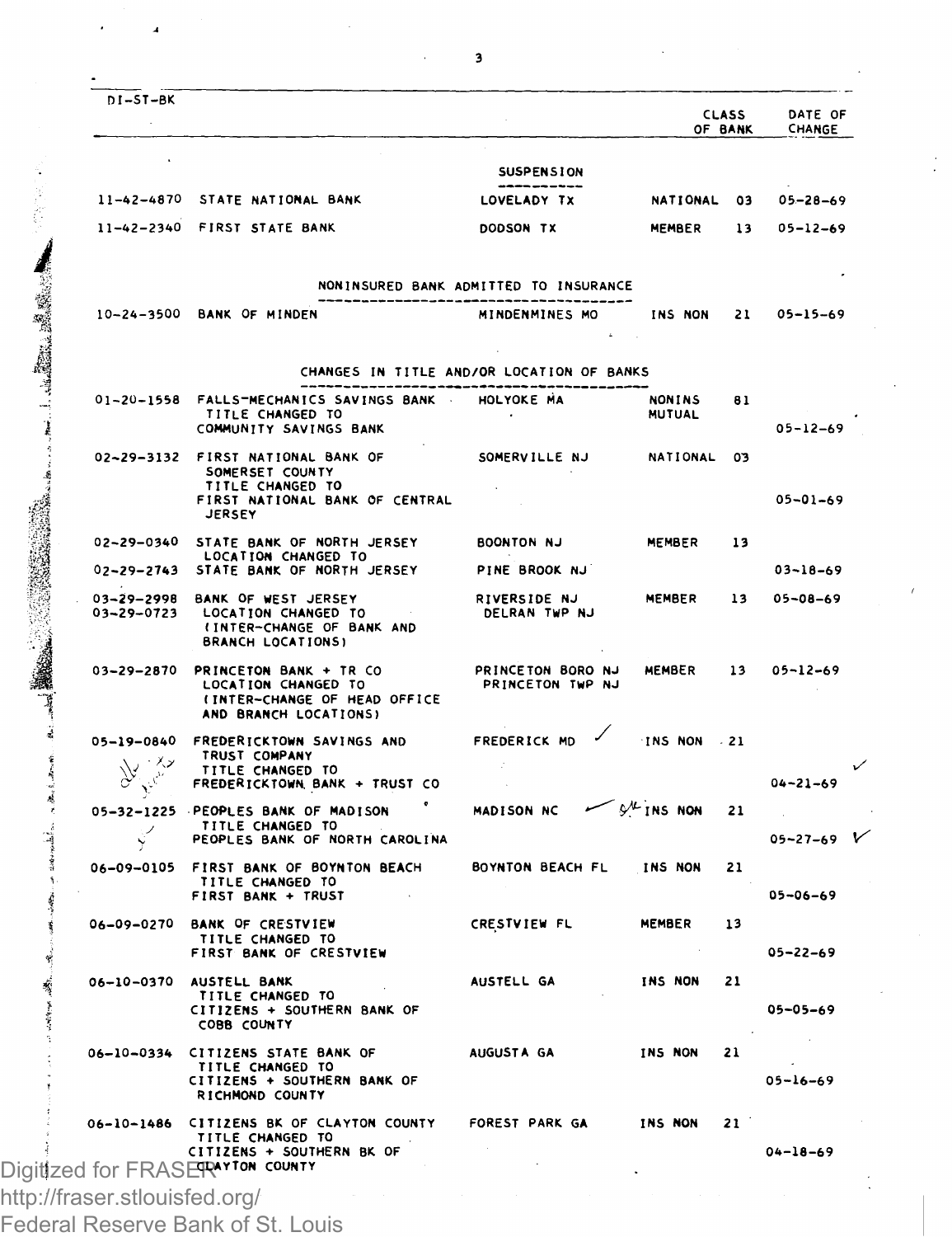| DI-ST-BK                       |                                                                                                       |                                                                                  | OF BANK         | <b>CLASS</b> | DATE OF<br>CHANGE                |
|--------------------------------|-------------------------------------------------------------------------------------------------------|----------------------------------------------------------------------------------|-----------------|--------------|----------------------------------|
| $06 - 10 - 3140$               | BANK OF THOMAS COUNTY<br>TITLE CHANGED TO<br>CITIZENS + SOUTHERN BANK OF<br>THOMAS COUNTY             | THOMASVILLE GA                                                                   | INS NON         | 21           | 05-02-69                         |
| $07 - 13 - 2040$               | INDIANA NAT BK OF INDIANAPOLIS<br>TITLE CHANGED TO<br>INDIANA NATIONAL BANK                           | INDIANAPOLIS IN                                                                  | NATIONAL        | 02           | 05-12-69                         |
| $07 - 21 - 4155$<br>07-21-4147 | PEOPLES COMMUNITY BANK<br>TITLE CHANGED TO<br>AMERICAN BANK OF THREE RIVERS                           | THREE RIVERS MI                                                                  | <b>TNS NON</b>  | 21           | $05 - 10 - 69$                   |
| $07 - 48 - 3205$               | HAMPTON STATE BANK<br>TITLE CHANGED TO                                                                | MILWAUKEE WI                                                                     | INS NON         | 21           |                                  |
| $07 - 48 - 3138$<br>08-24-5720 | AMERICAN HAMPTON BANK<br>FRANKLIN COUNTY BANK<br>TITLE CHANGED TO<br>FRANKLIN COUNTY BANK AND TR CO   | WASHINGTON MO                                                                    | MEMBER          | 13           | $04 - 30 - 69$<br>$04 - 30 - 69$ |
| 09-22-4790                     | <b>FARMERS STATE BANK</b><br>TITLE CHANGED TO<br>LAKELAND STATE BANK                                  | PEQUOT LAKES MN                                                                  | INS NON         | 21           | $05 - 01 - 69$                   |
| 10-15-3270                     | LENEXA STATE BANK<br>TITLE CHANGED TO<br>LENEXA ST BANK + TR CO                                       | <b>LENEXA KS</b>                                                                 | INS NON         | 21           | $04 - 30 - 69$                   |
| 12-04-0537                     | CENTINELA VALLEY BANK<br>TITLE CHANGED TO<br>CENTINELA BANK                                           | INGLEWOOD CA                                                                     | INS NON         | 21           | $04 - 09 - 69$                   |
| $12 - 27 - 0075$               | NEVADA NATIONAL BK OF COMMERCE<br>TITLE CHANGED TO<br><b>NEVADA NATIONAL BANK</b>                     | <b>RENO NV</b>                                                                   | NATIONAL        | 03           | $03 - 03 - 69$                   |
| 01-06-1750                     | WATERBURY NATIONAL BANK<br>POMPERANG VALLEY OFFICE<br><b>BEN SHERMAN HILL</b>                         | BRANCHES ESTABLISHED DE NOVO<br>WATERBURY CT<br>WOODBURY CT<br>LITCHFIELD COUNTY | NATIONAL        | 03           | $05 - 03 - 69$                   |
| 01-06-1820                     | WILLIMANTIC TRUST CO<br>PLAZA BRANCH<br>WEST MAIN STREET                                              | WILLIMANTIC CT<br>WILLIMANTIC CT<br>WINDHAM COUNTY                               | INS NON         | 21           | $05 - 01 - 69$                   |
| 01-18-0630                     | NEWPORT TRUST CO<br>DEXTER BRANCH<br>CHURCH STREET                                                    | <b>NEWPORT ME</b><br>DEXTER ME<br>PENOB SCOT COUNTY                              | INS NON         | 21           | $05 - 08 - 69$                   |
| 01-28-0970                     | SOMERSWORTH-ROLLINSFORD<br>SAVINGS BANK<br>TRI-CITY PLAZA BRANCH<br>TRI-CITY PLAZA HIGH STREET        | SOMERSWORTH NH<br>SOMERSWORTH NH<br>STRAFFORD COUNTY                             | INS MUT         | 42           | $05 - 03 - 69$                   |
| 01-28-0950                     | FIRST SOMERSWORTH-ROLLINSFORD<br>NATIONAL BANK<br>TRI-CITY PLAZA BRANCH<br>TRI-CITY PLAZA HIGH STREET | SOMERSWORTH NH<br>SOMERSWORTH NH<br>STRAFFORD COUNTY                             | <b>NATIONAL</b> | 03           | 05-05-69                         |
| 01-38-0220                     | PEOPLES SAVINGS BANK<br><b>BARRINGTON BRANCH</b><br>326 COUNTY ROAD                                   | PROVIDENCE R1<br><b>BARRINGTON RI</b><br><b>BRISTOL COUNTY</b>                   | INS MUT         | 42           | 05-01-69                         |
| 01-38-0222                     | PEOPLES TRUST CO<br><b>BARRINGTON BRANCH</b><br>326 COUNTY ROAD                                       | PROVIDENCE RI<br><b>BARRINGTON RI</b><br><b>BRISTOL COUNTY</b>                   | <b>TNS NON</b>  | 21           | 05-01-69                         |
|                                | Digitized 69136 B626 EREATER PROVIDENCE TR CO<br>http://fraser.stlouisfed.org/                        | <b>CRANSTON RI</b><br>PROVIDENCE RI                                              | <b>NONINS</b>   | 51           | $05 - 23 - 69$                   |

Ą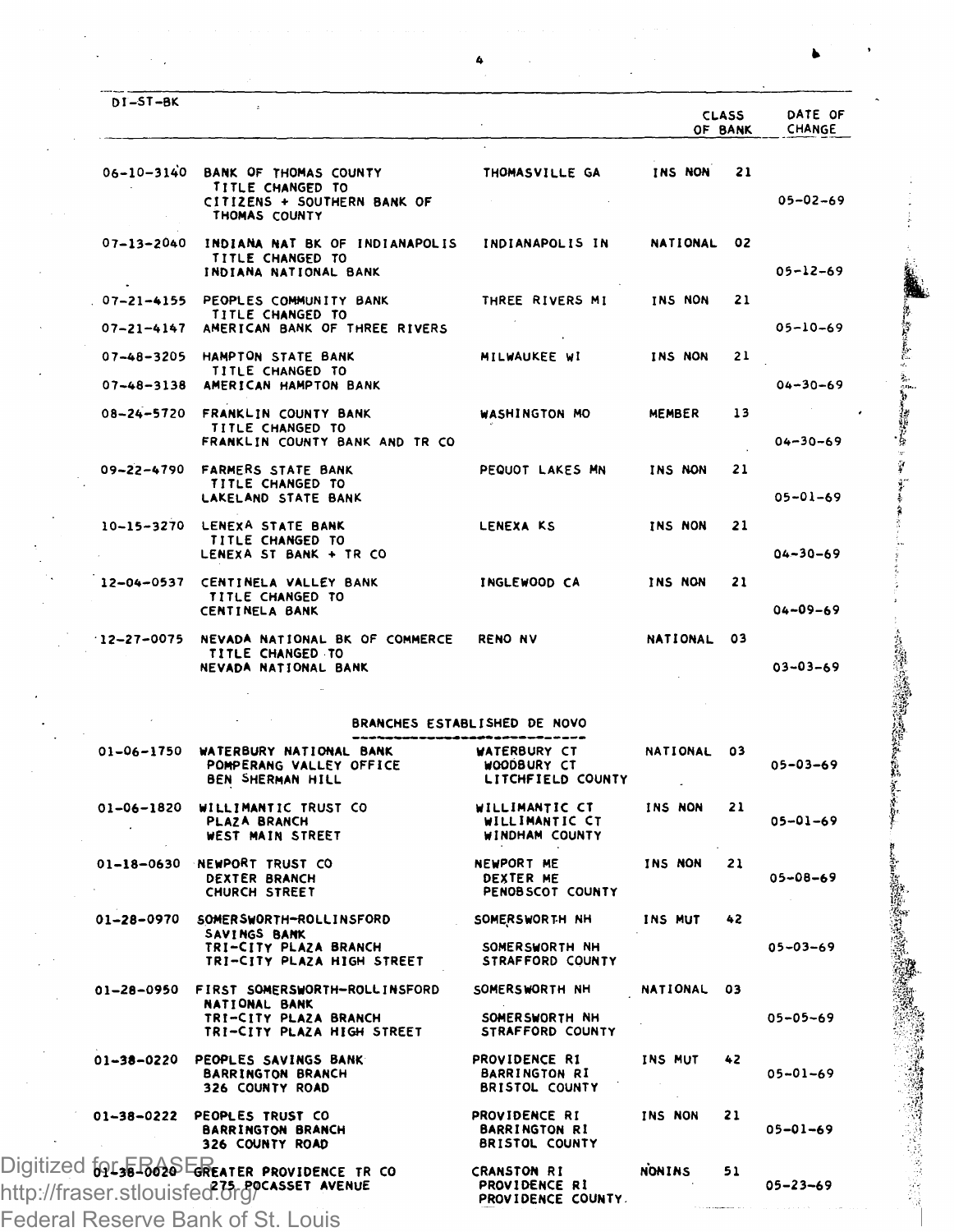|                   |                                                                                                                                          |                                                                                      | OF BANK         | <b>CLASS</b> | DATE OF<br>CHANGE                |
|-------------------|------------------------------------------------------------------------------------------------------------------------------------------|--------------------------------------------------------------------------------------|-----------------|--------------|----------------------------------|
|                   | 01-44-0060 BELLOWS FALLS TRUST CO<br>PUTNEY BRANCH<br>MAIN STREET + OLD DEPOT RD                                                         | BELLOWS FALLS VT<br>PUTNEY VT<br><b>WINDHAM COUNTY</b>                               | INS NON         | 21           | $05 - 12 - 69$                   |
| $-02 - 06 - 1525$ | FAIRFIELD COUNTY TRUST COMPANY<br>SUMMER STREET OFFICE<br>600 SUMMER STREET                                                              | STAMFORD CT<br>STAMFORD CT<br><b>FAIRFIELD COUNTY</b>                                | INS NON         | 21           | $05 - 01 - 69$                   |
|                   | 02-29-1050 FORT LEE TRUST COMPANY<br>PRESIDENTIAL OFFICE<br>1357 16TH STREET                                                             | FORT LEE NJ<br>FORT LEE NJ<br><b>BERGEN COUNTY</b>                                   | MEMBER          | 13           | $05 - 05 - 69$                   |
| 02-29-1200        | CITY NATIONAL BANK<br>NORTH HACKENSACK OFFICE<br>1000 MAIN STREET                                                                        | HACKENSACK NJ<br>HACKENSACK NJ<br><b>BERGEN COUNTY</b>                               | NATIONAL        | 03           | $05 - 07 - 69$                   |
|                   | 02-29-2743 STATE BANK OF NORTH JERSEY<br><b>BOONTON OFFICE</b><br>716 MAIN STREET                                                        | PINE BROOK NJ<br><b>BOONTON NJ</b><br>MORRIS COUNTY                                  | MEMBER          | 13           | $03 - 18 - 69$                   |
|                   | 02-29-3533 RAMAPO BANK<br>THE VALLEY BRANCH<br>WAYNE MALL SHOPPING CENTER                                                                | WAYNE TOWNSHIP NJ<br>WAYNE TOWNSHIP NJ<br>PASSAIC COUNTY                             | INS NON         | 21           | $05 - 17 - 69$                   |
|                   | 02-31-5035 COMMUNITY NAT BANK + TRUST CO<br>OF RICHMOND<br>FORT HAMILTON OFFICE<br>LEE AVE AT MACARTHUR ROAD                             | NEW YORK NY<br>FORT HAMILTON NY<br>BORO OF BROOKLYN                                  | NATIONAL 03     |              | $05 - 12 - 69$                   |
|                   | 02-31-5155 FIRST NATIONAL CITY BANK<br>1 ROCKAWAY PARKWAY BRANCH<br>9702 CHURCH AVENUE<br>2 WILLISTON PARK BRANCH<br>133 HILLSIDE AVENUE | NEW YORK NY<br>NEW YORK NY<br>BORO OF BROOKLYN<br>WILLISTON PARK NY<br>NASSAU COUNTY | NATIONAL 02     |              | $05 - 26 - 69$<br>$05 - 12 - 69$ |
|                   | 02-31-6435 STATE OF NEW YORK NATIONAL BK<br>IBM ROAD OFFICE<br><b>IBM ROAD</b>                                                           | POUGHKEEPSIE NY<br>POUGHKEEPSIE NY<br>DUTCHESS COUNTY                                | NATIONAL 03     |              | $05 - 16 - 69$                   |
| 02-31-4965        | CHASE MANHATTAN BANK N A<br>GREENVILLE BRANCH<br>1075 CENTRAL PARK AVENUE                                                                | NEW YORK NY<br><b>GREENBURGH NY</b><br>WESTCHESTER CTY                               | NATIONAL        | 02           | $05 - 19 - 69$                   |
|                   | 02-31-3760 RONDOUT NATIONAL BANK<br>NEW PALTZ OFFICE<br>SIMMONS NEW PALTZ PLAZA                                                          | KINGSTON NY<br>NEW PALTZ NY<br>ULSTER COUNTY                                         | <b>NATIONAL</b> | 03           | $05 - 23 - 69$                   |
| $02 - 31 - 3465$  | SECURITY NATIONAL BANK<br>FIRE ISLAND OFFICE<br>BAY WALK OCEAN BEACH                                                                     | HUNTINGTON NY<br>FIRE ISLAND NY<br>SUFFOLK COUNTY                                    | NATIONAL        | 03           | $05 - 26 - 69$                   |
|                   | 02-31-1310 MARINE MIDLAND TRUST COMPANY<br>OF WESTERN NEW YORK<br>GRAND ISLAND OFFICE<br>GRAND ISLAND BOULEVARD                          | <b>BUFFALO NY</b><br>GRAND ISLAND NY<br><b>ERIE COUNTY</b>                           | <b>MEMBER</b>   | 12           | $05 - 26 - 69$                   |
| 02-31-7410        | FIRST TRUST + DEPOSIT COMPANY<br>FAYETTEVILLE OFFICE<br>100 LIMESTONE PLAZA                                                              | SYRACUSE NY<br><b>FAYETTEVILLE NY</b><br>ONONDAGA COUNTY                             | MEMBER          | 13           | $05 - 26 - 69$                   |
|                   | 02-31-5148 FIRST ISRAEL BK + TR CO OF NY<br><b>BROADWAY BRANCH</b><br>1412 BROADWAY                                                      | NEW YORK NY<br>NEW YORK NY<br>BORO OF MANHATTAN                                      | INS NON         | 21           | $05 - 27 - 69$                   |
|                   | 02-31-6680 SECURITY TRUST COMPANY<br>HORNELL/ARKPORT OFFICE<br>NY ST RT 70 + NY STATE RT 36                                              | <b>ROCHESTER NY</b><br>HORNELLSVILLE NY<br>STEUBEN COUNTY                            | MEMBER          | 13           | $05 - 19 - 69$                   |
| 02-31-3390        | STEUBEN TRUST COMPANY<br>ARKPORT OFFICE                                                                                                  | HORNELL NY<br>ARKPORT NY                                                             | INS NON         | 21           | $05 - 19 - 69$                   |

http://fraser.stlouisfed.org/

 $\cdot$ ă

Federal Reserve Bank of St. Louis

 $\overline{\phantom{a}}$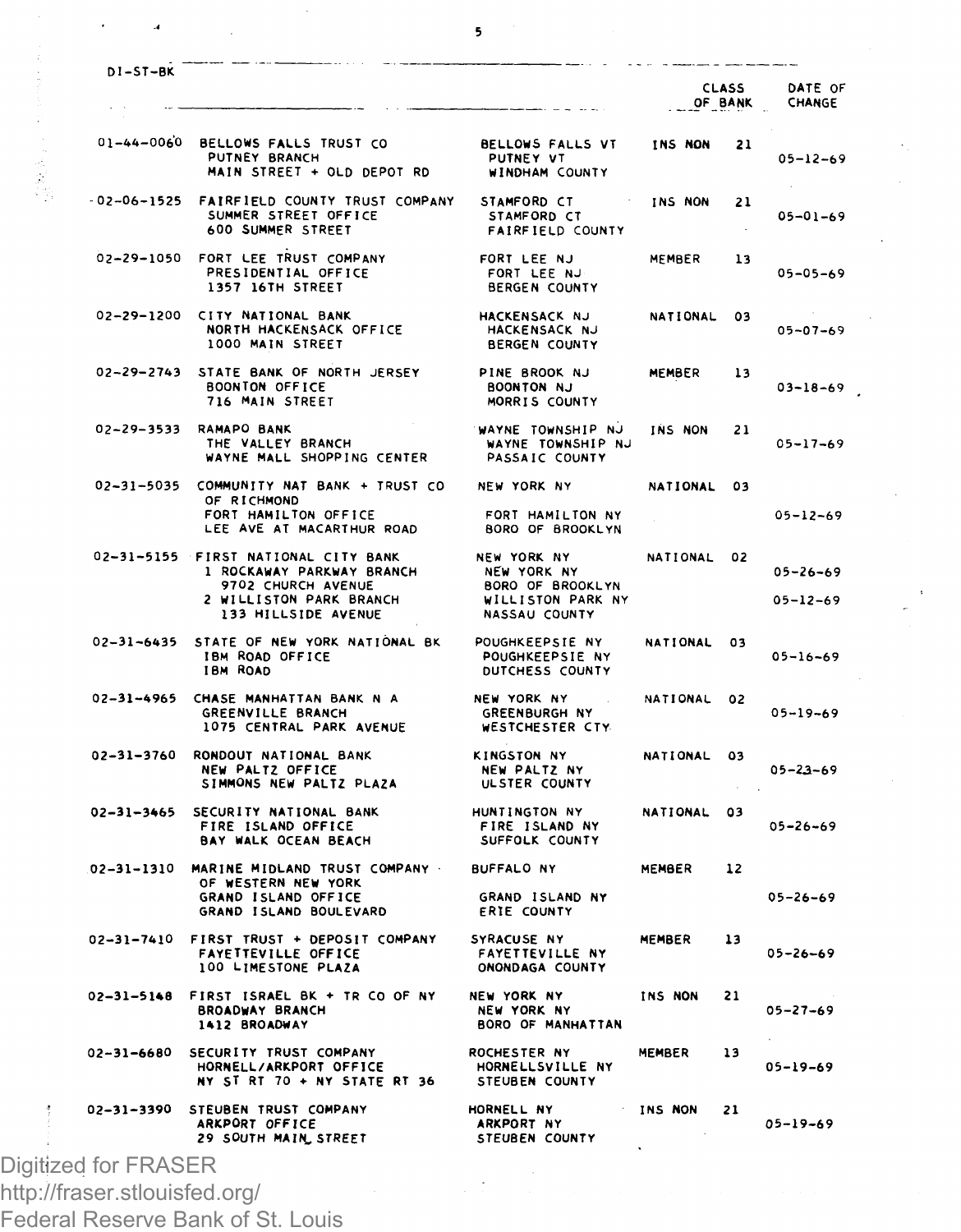| DI-ST-BK         |                                                                                                                                                                                                                                  |                                                                                                 |                |                         |                                  |
|------------------|----------------------------------------------------------------------------------------------------------------------------------------------------------------------------------------------------------------------------------|-------------------------------------------------------------------------------------------------|----------------|-------------------------|----------------------------------|
|                  |                                                                                                                                                                                                                                  |                                                                                                 |                | <b>CLASS</b><br>OF BANK | DATE OF<br>CHANGE                |
|                  | 02-31-1120 KINGS COUNTY LAFAYETTE TR CO<br>37TH AVENUE BRANCH<br>76-27 37TH AVENUE                                                                                                                                               | <b>NEW YORK NY</b><br>NEW YORK NY<br>QUEENS COUNTY                                              | <b>INS NON</b> | 21                      | $05 - 22 - 69$                   |
|                  | 03-29-0430 FARMERS + MERCHANTS NAT BANK<br>1 SHILOH OFFICE<br>RTE 49 + WEST AVE<br>2 FAIRTON OFFICE<br>MAIN STREET                                                                                                               | <b>BRIDGETON NJ</b><br>SHILOH NJ<br>CUMBERLAND COUNTY<br><b>FAIRTON NJ</b><br>CUMBERLAND COUNTY | NATIONAL 03    |                         | $05 - 01 - 69$<br>$05 - 17 - 69$ |
|                  | 03-29-0723 BANK OF WEST JERSEY<br>2 SCOTT STREET<br>DENOVO BRANCH IN FORMER<br>LOCATION OF BANK WHICH MOVED<br>TO DELRAN TWP                                                                                                     | DELRAN TWP NJ<br>RIVERSIDE NJ<br>BURLINGTON COUNTY                                              | MEMBER 13      |                         | $05 - 08 - 69$                   |
|                  | 03-29-0240 FIRST NAT BK + TR CO<br>EDGEWATER PARK OFFICE<br>COOPER STREET                                                                                                                                                        | <b>BEVERLY NJ</b><br>EDGEWATER PK TWP<br><b>NEW JERSEY</b><br>BURLINGTON COUNTY                 | NATIONAL 03    |                         | $05 - 10 - 69$                   |
|                  | 03-37-2448 FIRST NAT BANK<br>ROUZERVILLE BRANCH<br>ROUTE 16                                                                                                                                                                      | <b>FAIRFIELD PA</b><br>WASHINGTON TWP<br>FRANKLIN COUNTY                                        | NATIONAL 03    |                         | $05 - 03 - 69$                   |
|                  | 03-37-6201 GIRARD TRUST BANK<br>47TH + LANCASTER AVE                                                                                                                                                                             | PHILADELPHIA PA<br>PHILADELPHIA PA<br>PHILADELPHIA CTY                                          | <b>MEMBER</b>  | $12 \overline{ }$       | $05 - 12 - 69$                   |
|                  | 03-37-7209 READING TRUST CO<br>BERKSHIRE MALL BRANCH<br>BERKSHIRE MALL BRANCH<br>BERKSHIRE MALL SHOPPING<br><b>CENTER</b>                                                                                                        | READING PA<br>WYOMISSING PA<br><b>BERKS COUNTY</b>                                              | INS NON        | 21                      | $05 - 15 - 69$                   |
| $03 - 37 - 6426$ | SAVING FUND SOCIETY OF<br>GERMANTOWN + ITS VICINITY<br>UPPER DARBY BRANCH<br>120 S 69TH ST                                                                                                                                       | PHILADELPHIA PA<br>UPPER DARBY PA<br>DELAWARE COUNTY                                            | INS MUT        | 42                      | $05 - 15 - 69$                   |
|                  | 04-34-0036 AMERICAN BANK OF COMMERCE<br><b>BARBERTON BRANCH</b><br>510 W WOOSTER AVENUE<br>(FORMER LOCATION OF BARBERTON<br>ST BANK WHICH CHANGED TITLE<br>MOVED TO AKRONI                                                       | AKRON OH<br><b>BARBERTON OH</b><br>SUMMIT COUNTY                                                | INS NON        | 21                      | $05 - 12 - 69$                   |
| 04-34-0036       | AMERICAN BANK OF COMMERCE<br>1 E AKRON BRANCH 1/                                                                                                                                                                                 | AKRON OH<br>AKRON OH                                                                            | INS NON        | 21                      | $05 - 12 - 69$                   |
|                  | 1209 E MARKET ST                                                                                                                                                                                                                 | SUMMIT COUNTY                                                                                   |                |                         |                                  |
|                  |                                                                                                                                                                                                                                  |                                                                                                 |                |                         | $05 - 12 - 69$                   |
|                  |                                                                                                                                                                                                                                  |                                                                                                 |                |                         | $05 - 12 - 69$                   |
|                  |                                                                                                                                                                                                                                  |                                                                                                 |                |                         | $05 - 12 - 69$                   |
|                  | SELLE CRIVER BRANCH 1/<br>SERVICE CRIVER IN A SPACE OF A SPACE OF A SPACE OF A SPACE OF A SPACE OF A SPACE OF A SPACE OF A SPACE OF A SPACE OF A SPACE OF A SPACE OF A SPACE OF A SPACE OF A SPACE OF A SPACE OF A SPACE OF A SP |                                                                                                 |                |                         | $05 - 12 - 69$                   |
|                  | 2685 W MARKET ST                                                                                                                                                                                                                 | SUMMIT COUNTY                                                                                   |                |                         | $05 - 12 - 69$                   |
|                  | 7 CUYAHOGA FALLS BRANCH 1/<br>1908 STATE RD                                                                                                                                                                                      | CUYAHOGA FALLS<br>SUMMIT COUNTY                                                                 |                |                         | 05-12-69                         |
|                  | 8 FIRESTONE PARK BRANCH 1/                                                                                                                                                                                                       | AKRON OH<br>SUMMIT COUNTY                                                                       |                |                         | $05 - 12 - 69$                   |
|                  | 1522 S MAIN ST<br>9 WOOSTER HAWKINS BRANCH 1/                                                                                                                                                                                    | AKRON OH<br>SUMMIT COUNTY                                                                       |                |                         | $05 - 12 - 69$                   |
|                  | 1595 PLAZA BLVD<br>10 CHAPEL HILL BRANCH 1/                                                                                                                                                                                      | AKRON OH                                                                                        |                |                         | $05 - 12 - 69$                   |
|                  | 1899 BRITTAIN ROAD<br>11 TALLMADGE BRANCH 1/                                                                                                                                                                                     | SUMMIT COUNTY<br>TALLMADGE OH                                                                   |                |                         | $05 - 12 - 69$                   |
|                  | TO TALLMADGE CIRCLE<br>LOCKHOOD COLLECTION<br>76 TALLMADGE CIRCLE<br>12 LOCKWOOD CORNERS BRANCH 1/ AKRON OH<br>3710 MANCHESTER RD                                                                                                | SUMMIT COUNTY                                                                                   |                |                         | $05 - 12 - 69$                   |
|                  | 3710 MANCHESTER RD<br>HUDSON BRANCH 1/                                                                                                                                                                                           | SUMMIT COUNTY<br>HUDSON OH                                                                      |                |                         | $05 - 12 - 69$                   |
|                  | Digitized for FRASER 164 s main st                                                                                                                                                                                               | SUMMIT COUNTY                                                                                   |                |                         |                                  |

http://fraser.s**tloui<del>.</del>gruer.org/fanch of a savings and loan company** 

Federal Reserve Bank of St. Louis

 $\sim$ 

 $\bar{z}$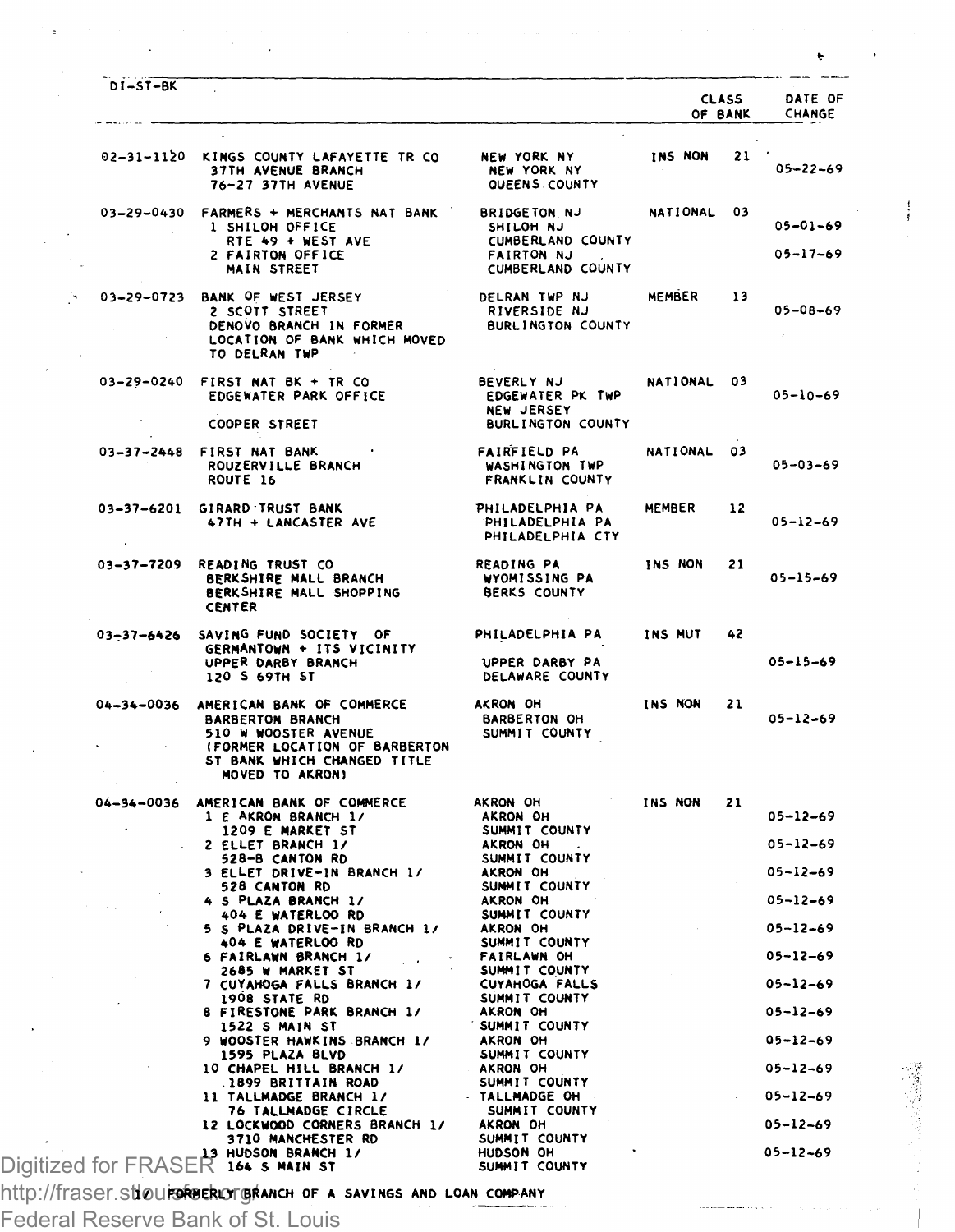|                                                             |                                                                                             |                                                                                | <b>CLASS</b><br>OF BANK     | DATE OF<br>CHANGE                                        |
|-------------------------------------------------------------|---------------------------------------------------------------------------------------------|--------------------------------------------------------------------------------|-----------------------------|----------------------------------------------------------|
| $04 - 34 - 0080$                                            | GOODYEAR BANK<br>III CASCADE BRANCH<br>103 III CASCADE PLAZA                                | AKRON OH<br>AKRON OH<br>SUMMIT COUNTY                                          | INS NON<br>21               | $05 - 01 - 69$                                           |
| $04 - 34 - 6050$                                            | TOLEDO TRUST CO<br>LASKEY ROAD BRANCH<br>2310 LASKEY ROAD                                   | TOLEDO OH<br>TOLEDO OH<br>LUCAS COUNTY                                         | MEMBER<br>13                | $05 - 02 - 69$                                           |
| $04 - 34 - 0910$                                            | CENTRAL NAT BANK<br>SOUTHGATE AUTO BANK<br>1310 WOODLAWN AVE                                | CAMBRIDGE OH<br>CAMBRIDGE OH<br>GUERNSEY COUNTY                                | 03<br>NATIONAL              | $05 - 06 - 69$                                           |
| $04 - 34 - 0500$                                            | FIRST NAT BANK<br>3191 BRANCH<br>3191 GUERNSEY ST                                           | BELLAIRE OH<br>BELLAIRE OH<br>BELMONT COUNTY                                   | NATIONAL<br>03              | $05 - 21 - 69$                                           |
| 04-37-6830                                                  | WESTERN PA NAT BANK<br>1 VIRGINIA MANOR OFF<br>1717 COCHRAN RD<br>2 MONROEVILLE MALL OFFICE | PITTSBURGH PA<br>MT LEBANON TWP<br>ALLEGHENY COUNTY<br>MONROEVILLE PA          | <b>NATIONAL</b><br>02       | 05-01-69<br>$05 - 05 - 69$                               |
|                                                             | 227 MONROEVILLE MALL                                                                        | ALLEGHENY COUNTY                                                               |                             |                                                          |
| $04 - 37 - 2358$                                            | MARINE NAT BANK<br>N CORRY OFFICE<br>15 E COLUMBUS AVE                                      | ERIE PA<br>CORRY PA<br>ERIE COUNTY                                             | NATIONAL<br>03              | $05 - 13 - 69$                                           |
| $04 - 37 - 6615$                                            | DOLLAR SAVINGS BANK<br>STANWIX ST BRANCH<br>STANWIX ST AT FORBES AVE                        | PITTSBURGH PA<br>PITTSBURGH PA<br>ALLEGHENY COUNTY                             | INS MUT<br>42               | $05 - 26 - 69$                                           |
| 05-19-0260<br>New 19                                        | SAVINGS BANK<br>LIBERTY ROAD BRANCH<br>8507 LIBERTY ROAD                                    | BALTIMORE MD<br>RANDALL STOWN MD<br><b>BALTIMORE COUNTY</b>                    | INS MUT $\swarrow$ 42<br>ι. | $05 - 07 - 69$                                           |
| 05-19-0650<br>Ash.<br>ψ                                     | <b>BANK OF DAMASCUS</b><br>CLARKSBURG BRANCH<br>RTE 355 + BROWNINGSVILLE RD                 | DAMASCUS MD<br>CLARK SBURG MD<br>MONTGOMERY COUNTY                             | INS NON P<br>21             | $05 - 12 - 69$                                           |
| 05-19-0380<br>-17<br>$\hat{\mathcal{C}}^{\mathcal{C}}$<br>Ņ | <b>BELAIR NATIONAL BANK</b><br>POINTER RIDGE BRANCH<br>ROUTE 301                            | BOWIE MD<br>BOWIE MD<br>PRINCE GEORGES CY &                                    | NATIONAL<br>03              | $05 - 15 - 69$                                           |
| $05 - 32 - 2110$<br>٦                                       | WACCAMAW BANK + TR CO<br>ST PAULS OFFICE<br>106 BROAD STREET                                | WHITEVILLE NC<br>ST PAULS NC<br>ROBESON COUNTY                                 | INS NON<br>21               | 05-26-69                                                 |
| $05 - 32 - 1805$<br>У.                                      | CAROLINA BANK<br><b>GOLDSTON BRANCH</b><br>GOLDSTON AVE + U S HWY 421                       | SANFORD NC<br><b>GOLDSTON NC</b><br>CHATHAM COUNTY                             | INS NON                     | 05-28-69                                                 |
| Ζ,<br>$\Delta$ .                                            | 05-32-2230 WACHOVIA BANK + TR CO N A<br>CLEMMONS OFFICE<br>U S HWY 158 + MIDDLEBROOK DR     | WINSTON-SALEM NC<br><b>CLEMMONS NC</b><br>$\mathbf{r}^{(r)}$<br>FORSYTH COUNTY | NATIONAL <sup>P</sup>       | $05 - 01 - 69$                                           |
| $05 - 32 - 1860$                                            | FIRST-CITIZENS BANK + TR CO<br><b>WELLERS WINDOW BRANCH</b><br>VERNON PARK SHOPPING CENTER  | SMITHFIELD NC<br>KINSTON NC<br>LENOIR COUNTY                                   | INS NON<br>ر د<br>، سطره    | $04 - 28 - 69$                                           |
| 05-39-0190                                                  | CITIZENS + SOUTHERN NAT BK OF                                                               | CHARLESTON SC                                                                  | NATIONAL 03                 |                                                          |
|                                                             | SOUTH CAROLINA<br>1 321 E BAY STREET OFFICE<br>321 E BAY STREET                             | CHARLESTON SC<br>CHARLESTON COUNTY                                             | $\mathcal{A}^{\star}$ :     | $05 - 19 - 69$ $V$                                       |
|                                                             | . Z FLORENCE MALL BRANCH<br>1995 HOFFMEYER ROAD<br>3 GRANT CITY W BRANCH<br>1812 HWY 7      | FLORENCE SC<br>FLORENCE COUNTY<br>CHARLESTON COUNTY                            | $\mathsf{r}^\mathsf{k}$     | $05 - 21 - 69$ $\checkmark$<br>$05 - 22 - 69$ $\sqrt{ }$ |
|                                                             | 05-39-0305 FIRST NATIONAL BANK OF SC<br>LADY STREET BRANCH<br>1015 LADY STREET              | COLUMBIA SC<br>COLUMBIA SC<br>RICHLAND COUNTY                                  | NATIONAL<br>03              | $05 - 14 - 69$                                           |
|                                                             | 05-45-2460 / FIRST NAT EXCHANGE BANK<br>Digitized for FRASERILINS OFFICE                    | ROANOKE VA<br>ROANOKE VA<br>INDEPENDENT CITY                                   | <b>NATIONAL</b><br>03<br>k  | $05 - 01 - 69$                                           |

Federal Reserve Bank of St. Louis

Ĵ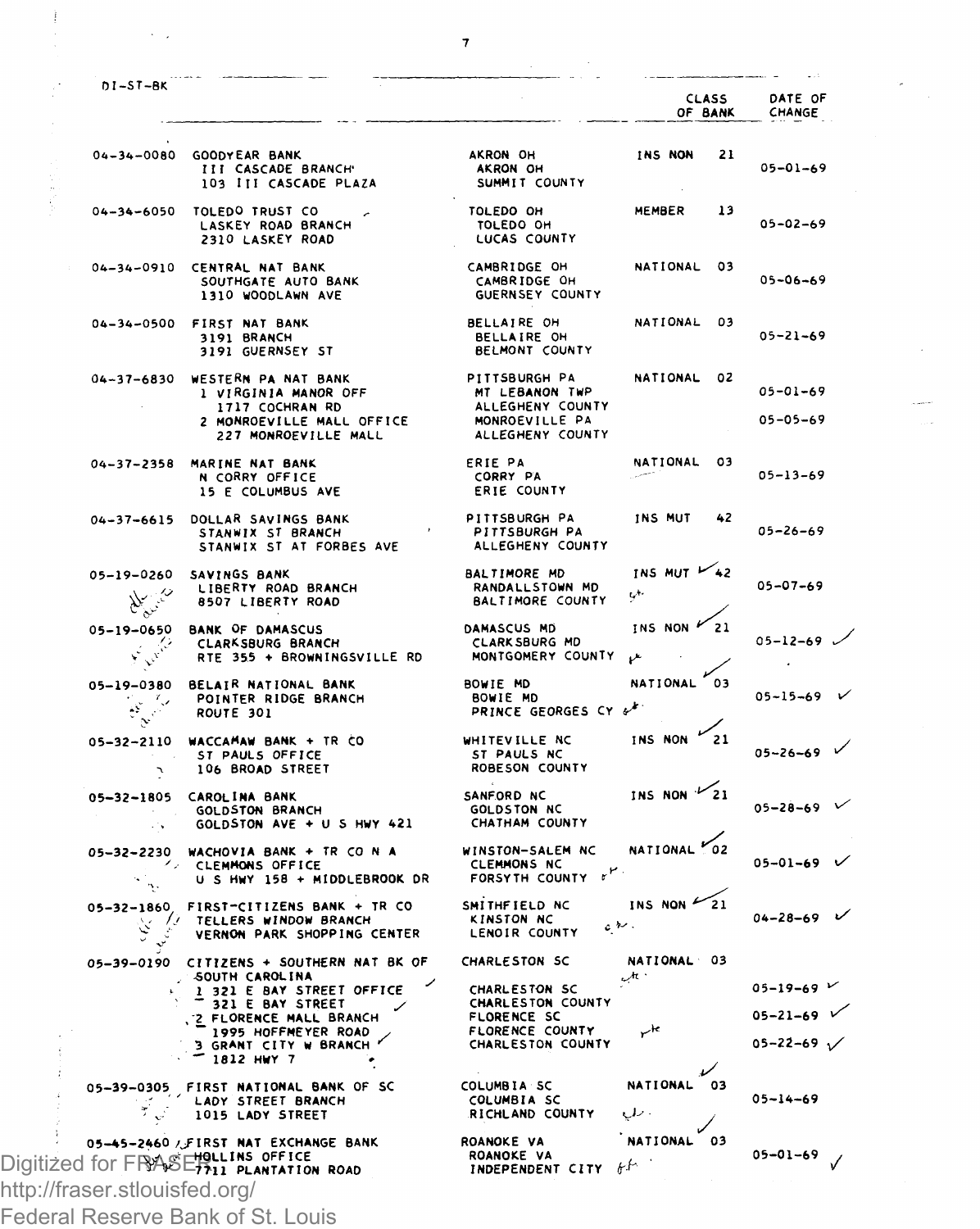| <b>DI-ST-BK</b>                                   |                                                                                                                        |                                                           |                                                | CLASS<br>OF BANK | DATE OF<br>CHANGE |
|---------------------------------------------------|------------------------------------------------------------------------------------------------------------------------|-----------------------------------------------------------|------------------------------------------------|------------------|-------------------|
| : اسبليغ<br>ښکې د ماندنۍ                          | 05-45-0153 COMMONWEALTH NATIONAL BANK<br>SOUTHSIDE BRANCH<br>5510 COLUMBIA PIKE                                        | ↙<br>ARLINGTON VA<br>ARLINGTON VA<br>ARLINGTON COUNTY     | NATIONAL 03<br>$\sigma^{\rm L}$                |                  | $05 - 01 - 69$    |
| $05 - 45 - 2385$<br>$\dot{\vec{\Sigma}}'$<br>-1,  | METROPOLITAN NATIONAL BANK<br>MEADOWBROOK OFFICE                                                                       | RICHMOND VA<br>CHESTERFIELD CTY<br>۷A                     | <b>NATIONAL</b>                                | - 03             | $05 - 16 - 69$    |
| $\mathbf{A}$                                      | HOPKINS RD AT CHIPPENHAM PKWY                                                                                          | CHESTERFIELD CTY                                          | $\cdot$                                        |                  |                   |
| 05-45-0160<br>يمها بيللي                          | OLD DOMINION BANK<br>COURT HOUSE WEST BRANCH<br>2300 WILSON BOULEVARD                                                  | ARLINGTON VA<br>ARLINGTON VA<br>ARLINGTON COUNTY          | INS NON<br>et :                                | 21.              | $05 - 26 - 69$    |
| 05-45-1150<br>y,                                  | CITIZENS NATIONAL BANK<br>JOHN MARSHALL BRANCH<br>JOHN MARSHALL HIGHWAY                                                | FRONT ROYAL VA<br>FRONT ROYAL VA.<br><b>WARREN COUNTY</b> | $\n  NATIONAL\n$                               | 03               | $05 - 23 - 69$    |
| 05-47-0225<br>$\widetilde{\mathbf{y}}$<br>المزيدا | <b>BANK OF WEST VIRGINIA</b><br>DRIVE-IN BRANCH<br>508 TENNESSE AVENUE                                                 | CHARLESTON WV<br>CHARLESTON WV<br>KANAWHA COUNTY          | INS NON<br>$\boldsymbol{\sigma}^{\mathcal{R}}$ | 21               | $05 - 19 - 69$    |
| 06-10-0330                                        | TRUST CO OF GEORGIA<br>PEACHTREE CENTER OFF<br>225 PEACHTREE ST NE                                                     | ATLANTA GA<br>ATLANTA GA<br>FULTON COUNTY                 | MEMBER                                         | 12               | $05 - 15 - 69$    |
| 06-17-0978                                        | BANK OF NEW ORLEANS + TRUST CO<br>DRIVE-IN FACILITY<br>4250 WASHINGTON AVE                                             | NEW ORLEANS LA<br>NEW ORLEANS LA<br>ORLEANS PARRISH       | MEMBER                                         | 12               | $05 - 19 - 69$    |
| 06-23-1930                                        | FIRST STATE BANK<br><b>CLARA BRANCH</b>                                                                                | WAYNE SBORO MS<br><b>CLARA MS</b><br>WAYNE COUNTY         | INS NON                                        | 21               | $05 - 06 - 69$    |
| $06 - 23 - 1710$                                  | SILVER CREEK STATE BANK<br>HIGHWAY 84 BRANCH                                                                           | SILVER CREEK MS<br>MONTICELLO MS<br>LAWRENCE COUNTY       | INS NON                                        | 21               | $05 - 28 - 69$    |
|                                                   | 06-41-0700 FIRST NAT BK OF FRANKLIN CTY<br>AT DECHERD<br>ESTILL SPRINGS OFFICE                                         | DECHERD TN<br>ESTILL SPRINGS TN                           | NATIONAL                                       | 03               | $05 - 31 - 69$    |
|                                                   | 101 NORTHSIDE HUDGINS ST                                                                                               | FRANKLIN COUNTY                                           |                                                |                  |                   |
| $06 - 1 - 0430$                                   | FIRST TR + SAVINGS BANK<br>HILLSDALE BRANCH<br>1811 MADISON ST                                                         | CLARKSVILLE TN<br>CLARK SVILLE TN<br>MONTGOMERY COUNTY    | INS NON                                        | 21               | $05 - 09 - 69$    |
| 07-12-2950                                        | FIRST NATIONAL BANK<br>MOTOR BANK FACILITY<br>111 DOUGLAS AVENUE                                                       | ELGIN IL<br>ELGIN IL<br>KANE COUNTY                       | NATIONAL                                       | 03               | $05 - 03 - 69$    |
| $07 - 13 - 1830$                                  | CALUMET NATIONAL BANK<br>CLEVELAND OFFICE<br>1975 RIDGE ROAD                                                           | <b>HANNOND IN</b><br>CALUMET TWP IN<br>LAKE COUNTY        | NATIONAL                                       | 03               | $05 - 01 - 69$    |
| 07-13-3790                                        | SECOND NATIONAL BANK<br>RICHMOND SQUARE BRANCH<br>4232 E MAIN STREET                                                   | RICHMOND IN<br>RICHMOND IN<br>WAYNE COUNTY                | NATIONAL                                       | 03               | $05 - 05 - 69$    |
| $07 - 14 - 0535$                                  | BETTENDORF BANK AND TRUST CO<br>PARKING LOT BRANCH<br>2700 18TH STREET                                                 | BETTENDORF IA<br><b>BETTENDORF IA</b><br>SCOTT COUNTY     | INS NON                                        | 21               | 05-15-69          |
| 07–14–1755                                        | KEY CITY BANK + TRUST COMPANY<br>DRIVE-IN BRANCH<br>2600 DODGE STREET                                                  | DUBUQUE IA<br>DUBUQUE IA<br>DUBUQUE COUNTY                | INS NON                                        | 21               | $05 - 19 - 69$    |
| 07-21-3470                                        | COMMUNITY NAT BANK<br>JOSLYN AVENUE OFFICE<br>760 JOSLYN AVENUE                                                        | PONTIAC MI<br>PONTIAC MI<br>OAKLAND COUNTY                | <b>NATIONAL</b>                                | 03               | $05 - 12 - 69$    |
|                                                   | Digitized for FRASE RECURITY STATE BANK<br>EAST TOWNE BRANCH<br>http://fraser.stlouisfed.w <del>s</del> yington.avenue | MADISON WI<br><b>BURKE TWP WI</b><br>DANE COUNTY          | INS NON                                        | 21               | $05 - 15 - 69$    |

Federal Reserve Bank of St. Louis

中华地方

「神社の大学の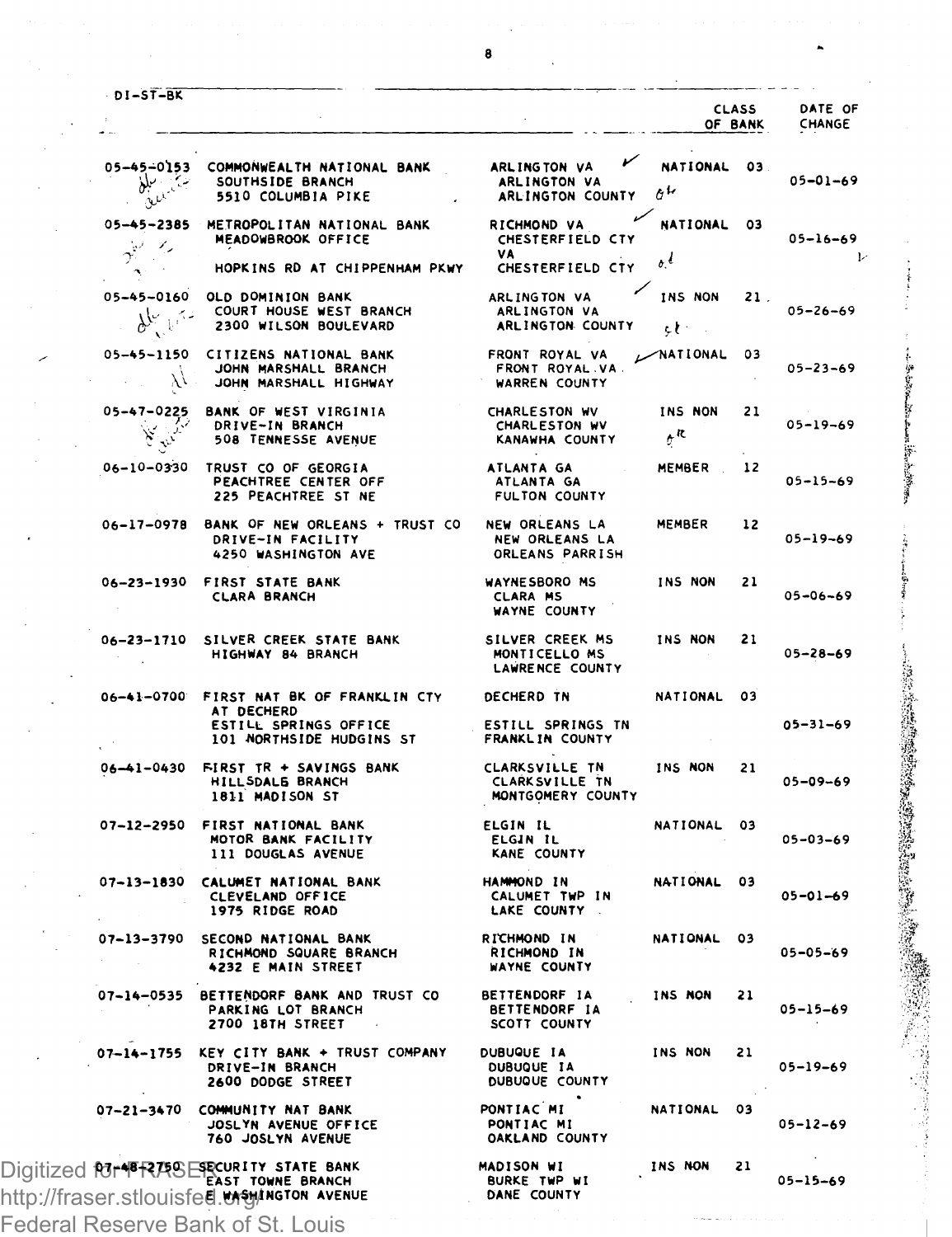| $DI-ST-BK$                    |                                                                                                                          |                                                                          |                 | <b>CLASS</b><br>OF BANK | DATE OF<br>CHANGE                |
|-------------------------------|--------------------------------------------------------------------------------------------------------------------------|--------------------------------------------------------------------------|-----------------|-------------------------|----------------------------------|
|                               | 07-48-2730 MADISON BANK + TRUST COMPANY<br>FITCHBURG BRANCH<br>FISH HATCHERY ROAD                                        | MADISON WI<br>FITCHBURG WI<br>DANE COUNTY                                | INS NON         | 21                      | $05 - 16 - 69$                   |
| $07 - 48 - 5020$              | BANK OF TWO RIVERS<br>DRIVE-IN BRANCH<br>17TH STREET                                                                     | TWO RIVERS WI<br>TWO RIVERS WI<br>-MANITOWOC COUNTY                      | INS NON         | 21                      | $05 - 07 - 69$                   |
| $07 - 48 - 5300$              | FIRST AMERICAN NATIONAL BANK<br>RIB MOUNTAIN BRANCH<br>2111 RIB MOUNTAIN DRIVE                                           | WAUSAU WI<br>RIB MOUNTAIN WI<br>MARATHON COUNTY                          | NATIONAL        | n3                      | $05 - 05 - 69$                   |
| $07 - 48 - 2340$              | FIRST NATIONAL BANK<br>PLEASANT PRAIRIE BRANCH<br>3939 SPRINGBROOK ROAD                                                  | KENOSHA WI<br>PLEASANT PRAIRIE<br>wI<br>KENOSHA COUNTY                   | NATIONAL        | 03                      | $05 - 07 - 69$                   |
| 08-03-1560                    | TWIN CITY BANK<br>1 ROSE CITY BRANCH<br>4311 E BROADWAY                                                                  | N LITTLE ROCK AR<br>N LITTLE ROCK AR<br>PULASKI COUNTY                   | <b>INS NON</b>  | 21                      | $02 - 07 - 69$                   |
|                               | LAKEWOOD BRANCH<br>4140 JOHN F KENNEDY BLVD<br>3 ANNEX DRIVE-IN BRANCH<br>201 MAIN STREET                                | N LITTLE ROCK AR<br>PULASKI COUNTY<br>N LITTLE ROCK AR<br>PULASKI COUNTY |                 |                         | $02 - 13 - 69$<br>$05 - 15 - 69$ |
| $08 - 12 - 3250$              | FIRST NATIONAL BANK OF FLORA<br>DRIVE-UP FACILITY<br>113 N MAIN STREET                                                   | FLORA IL<br>FLORA IL<br>CLAY COUNTY                                      | NATIONAL        | 03                      | $04 - 26 - 69$                   |
| 08-16-2060                    | FIRST NATIONAL BANK<br>JEFFERSONTOWN BRANCH<br>9510 TAYLORSVILLE ROAD                                                    | LOUISVILLE KY<br>JEFFERSONTOWN KY<br>JEFFERSON COUNTY                    | NATIONAL        | 02                      | $05 - 01 - 69$                   |
| 08-16-1145                    | FORT KNOX NATIONAL BANK<br>RADCLIFF BRANCH<br>601 CENTRAL PARKWAY                                                        | FORT KNOX KY<br>RADCLIFF KY<br>HARDIN COUNTY                             | NATIONAL        | 03                      | $05 - 22 - 69$                   |
| $08 - 23 - 0430$              | SECURITY BANK<br>FIVE POINTS BRANCH OFFICE<br>3101 SHILOH ROAD                                                           | CORINTH MS<br>CORINTH MS<br>ALCORN COUNTY                                | INS NON         | 21                      | $05 - 29 - 69$                   |
| $08 - 23 - 0865$              | FIRST NATIONAL BANK<br>GOLDEN OFFICE<br>OLD HIGHWAY 25                                                                   | <b>IUKA MS</b><br><b>GOLDEN MS</b><br>TISHOMINGO COUNTY                  | NATIONAL        | 03                      | $05 - 31 - 69$                   |
| $08 - 1 - 1865$               | MEMPHIS BANK AND TRUST COMPANY<br>FOX MEADOWS BRANCH<br>3140 MENDENHALL ROAD                                             | MEMPHIS TN<br>MEMPHIS TN<br>SHELBY COUNTY                                | INS NON         | 21                      | $05 - 23 - 69$                   |
| 08-41-2110                    | SECURITY STATE BANK<br>HARRELL AVENUE<br>607 HARRELL AVENUE                                                              | NEWBERN TN<br>DYERSBURG TN<br>DYER COUNTY                                | INS NON         | 21                      | $05 - 08 - 69$                   |
| $09 - 40 - 1300$              | NORTHWESTERN NATIONAL BANK<br>WESTWOOD OFFICE<br>2700 W 12TH STREET                                                      | SIOUX FALLS SD<br>SIOUX FALLS SD<br>MINNEHAHA COUNTY                     | <b>NATIONAL</b> | n3                      | $05 - 05 - 69$                   |
| $10 - 30 - 0147$              | FARMINGTON NAT BANK<br>PALMER PLAZA BRANCH<br>1001 W BROADWAY                                                            | <b>FARMINGTON NM</b><br><b>FARMINGTON NM</b><br>SAN JUAN COUNTY          | NATIONAL        | 03                      | $05 - 19 - 69$                   |
| $12 - 04 - 0423$              | SOUTHWEST BANK<br>LEUCADIA BRANCH<br>126 FULVIA STREET                                                                   | <b>FALLBROOK CA</b><br>LEUCADIA CA<br>SAN DIEGO COUNTY                   | INS NON         | 21                      | $05 - 22 - 69$                   |
| $12 - 04 - 0730$              | SECURITY PACIFIC NATIONAL BANK<br>1 STOCKTON BRANCH<br>202 E MAIN STREET<br>2 LAGUNA HILLS BRANCH                        | LOS ANGELES CA<br>STOCK TON CA<br>SAN JOAQUIN CTY<br>LAGUNA HILLS CA     | <b>NATIONAL</b> | 02                      | $05 - 02 - 69$<br>$05 - 09 - 69$ |
| http://fraser.stlouisfed.org/ | 24151 PASEO DE VALENCIA<br>12-04-0887 NEWPORT NATIONAL BANK<br>Digitized for FRASLER WORLD OFFICE<br>13820 BAY BOULEVARD | ORANGE COUNTY<br>NEWPORT BEACH CA<br>SEAL BEACH CA<br>ORANGE COUNTY      | <b>NATIONAL</b> | 03                      | 05-05-69                         |

Federal Reserve Bank of St. Louis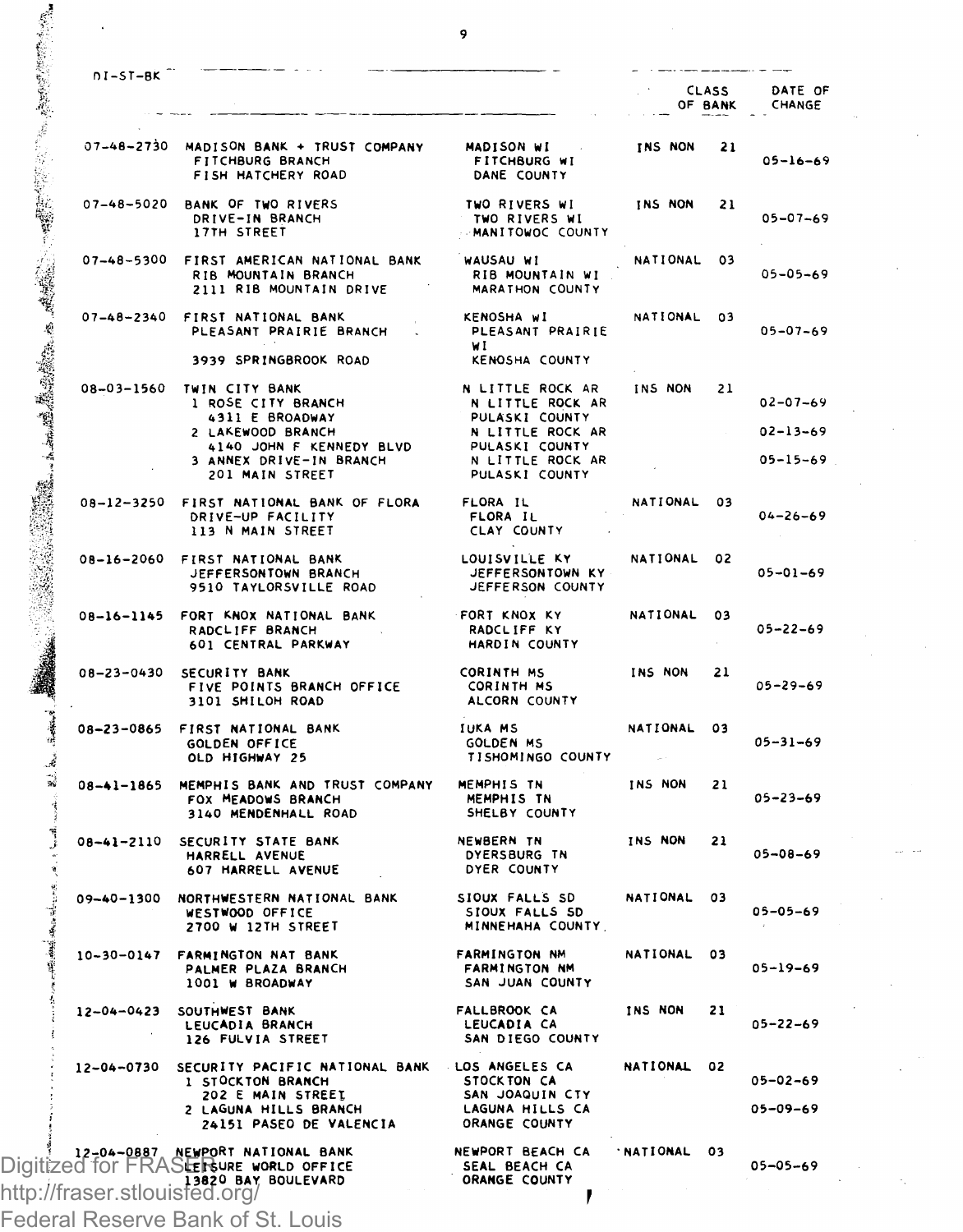|                                                       |                                                                                                                                                                      |                                                              |                       | OF BANK | DATE OF<br>CHANGE |
|-------------------------------------------------------|----------------------------------------------------------------------------------------------------------------------------------------------------------------------|--------------------------------------------------------------|-----------------------|---------|-------------------|
|                                                       | $12-04-1400$ BANK OF AMERICA NT + SA<br><b>FASHION FAIR BRANCH</b><br>590 E SHAW AVENUE                                                                              | SAN FRANCISCO CA<br><b>FRESNO CA</b><br><b>FRESNO COUNTY</b> | NATIONAL 02           |         | $05 - 21 - 69$    |
|                                                       | 12-04-1445 COMMONWEALTH NATIONAL BANK<br>101 MARKET AT SPEAR OFFICE<br>101 MARKET STREET                                                                             | SAN FRANCISCO CA<br>SAN FRANCISCO CA<br>SAN FRANCISCO CTY    | NATIONAL 03           |         | $05 - 05 - 69$    |
|                                                       | 12-04-1450 CROCKER-CITIZENS NATIONAL BANK<br>CENTURY-LA CIENEGA OFFICE<br>5240 CENTURY BOULEVARD                                                                     | SAN FRANCISCO CA<br>LOS ANGELES CA<br>LOS ANGELES CTY        | NATIONAL 02           |         | $05 - 23 - 69$    |
|                                                       | 12-36-0133 WESTERN BANK<br>TREASURE VALLEY BRANCH<br>371 S OREGON STREET                                                                                             | COOS BAY OR<br>ONTARIO OR<br>MALHEUR COUNTY                  | INS NON               | 21      | $05 - 05 - 69$    |
| $12 - 36 - 0205$                                      | CITIZENS BANK<br>RIVER ROAD BRANCH<br>1980 RIVER ROAD                                                                                                                | EUGENE OR<br><b>EUGENE OR</b><br>LANE COUNTY                 | INS NON               | 21      | $05 - 19 - 69$    |
|                                                       | 12-43-0393 AMERICAN NATIONAL BANK<br>SOUTH STATE STREET OFFICE<br>7095 S STATE STREET                                                                                | SALT LAKE CITY UT<br>SALT LAKE CTY UT                        | NATIONAL              | 03      | $05 - 15 - 69$    |
| $12 - 46 - 0545$                                      | SECURITY BANK<br>44TH AVENUE BRANCH<br>4411 196TH STREET SW                                                                                                          | LYNNWOOD WA<br>LYNNWOOD WA<br>SNOHOMISH COUNTY               | INS NON               | 21      | $05 - 19 - 69$    |
|                                                       | 12-46-0950 NATIONAL BANK OF MASON COUNTY<br>NORTH MASON BRANCH<br>BELFAIR SHOPPING CENTER                                                                            | SHELTON WA<br><b>BELFAIR WA</b><br><b>MASON COUNTY</b>       | NATIONAL              | 03      | $05 - 10 - 69$    |
|                                                       | 12-46-0978 AMERICAN COMMERCIAL BANK<br>FIFTH AND WASHINGTON BRANCH<br>514 S WASHINGTON STREET                                                                        | SPOKANE WA<br>SPOKANE WA<br>SPOKANE COUNTY                   | INS NON               | 21      | $05 - 07 - 69$    |
|                                                       | BRANCHES ACQUIRED BY CONSOLIDATION, ABSORPTION, ETC.                                                                                                                 |                                                              |                       |         |                   |
|                                                       | 05-19-0555 UNIVERSITY NATIONAL BANK<br>ACQUIRED THROUGH MERGER AND<br>WILL OPERATE TWO BRANCHES<br>FORMERLY OPERATED BY OLD LINE<br><b>NAT BANK</b>                  | COLLEGE PARK MD                                              | NATIONAL 03           |         | $05 - 15 - 69$    |
|                                                       | 05-32-1205 SOUTHERN NAT BANK OF NC<br>ACQUIRED THROUGH MERGER AND<br>WILL OPERATE THE ONE BRANCH<br>FORMERLY OPERATED BY BANK OF<br>VARINA                           | <b>LUMBERTON NC</b>                                          | NATIONAL 03 105-27-69 |         |                   |
|                                                       | 05-39-1060 FIRST NATIONAL BANK<br>ACQUIRED THROUGH MERGER AND<br>WILL OPERATE TWO BRANCHES<br>FORMERLY OPERATED BY FIRST<br>NAT BANK OF ST GEORGE                    | ORANGEBURG SC                                                | NATIONAL 03           |         | $05 - 06 - 69$    |
| ۱.                                                    | 05-45-3070 FARMERS + MERCHANTS NAT BANK<br>ACQUIRED THROUGH MERGER AND<br>WILL OPERATE THREE BRANCHES<br>FORMERLY OPERATED BY<br>CITIZENS NAT BANK OF FRONT<br>ROYAL | WINCHESTER VA                                                | NATIONAL 03           |         | $05 - 26 - 69$    |
|                                                       | 12-04-0073 COMMUNITY NATIONAL BANK<br>ACQUIRED THROUGH MERGER AND<br>WILL OPERATE THE THREE<br>BRANCHES FORMERLY OPERATED BY<br>COMMUNITY NAT BK OF FRESNO CY        | <b>BAKERSFIELD CA</b>                                        | NATIONAL 03           |         | $05 - 19 - 69$    |
| Digitized for FRASER<br>http://fraser.stlouisfed.org/ |                                                                                                                                                                      |                                                              |                       |         |                   |
|                                                       | Federal Reserve Bank of St. Louis                                                                                                                                    |                                                              |                       |         |                   |

 $\cdot$ 

 $\bar{t}$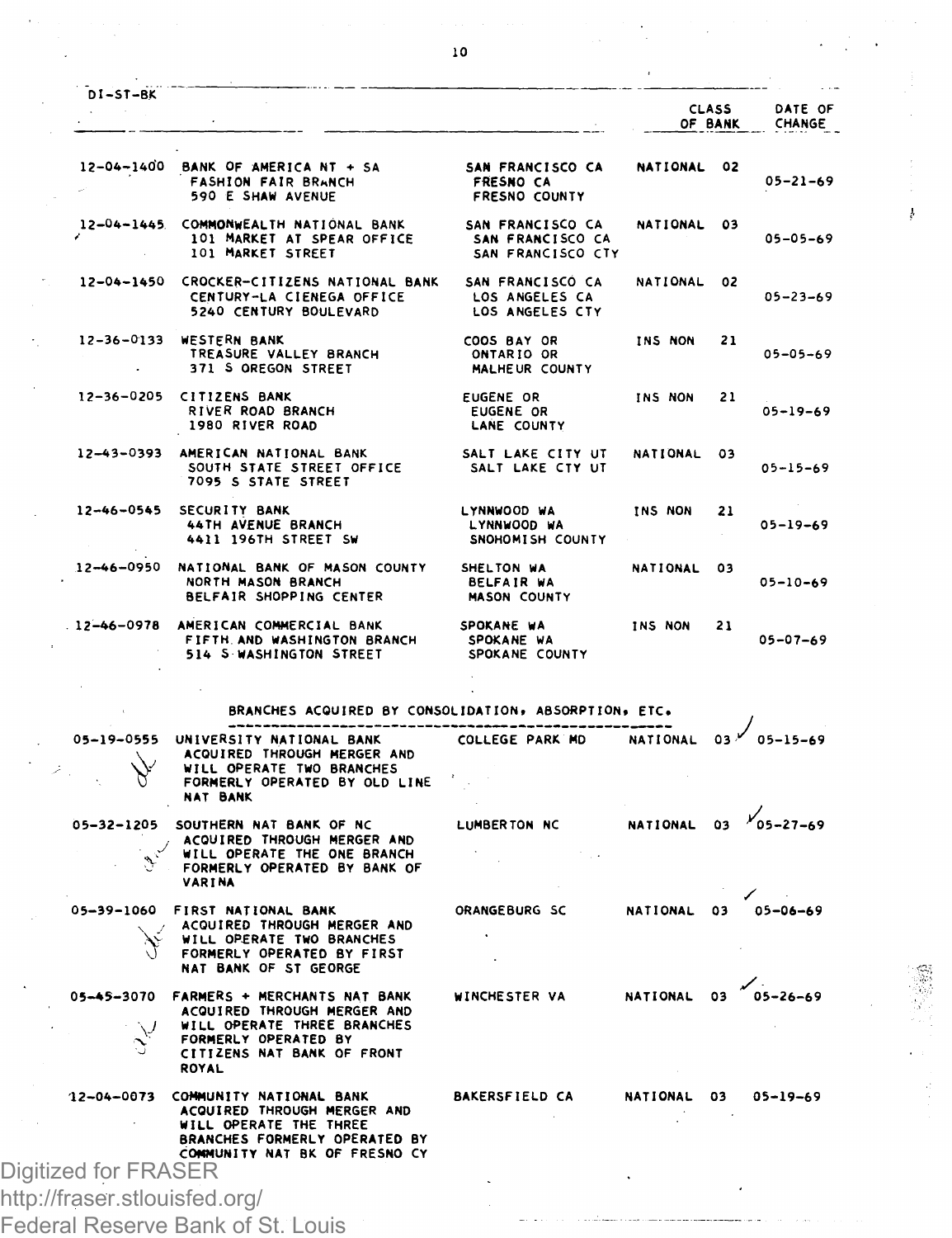| $n1 - ST - RK$ |  |  |  |  |  |  |  |
|----------------|--|--|--|--|--|--|--|
|                |  |  |  |  |  |  |  |

04-34-6640 FIRST STAT

「大学の学校の学校の「大学の学校の学校」、「アーバーの教授の学部、「大学の学校の学校の学校」、「学校の学校の学校の学校の学校」、「学校の学校の学校」、「学校の学校の学校、「大学の学校の学校」、「学校の

|                                                                                                          |                                                | <b>CLASS</b><br>OF BANK |    | DATE OF<br>CHANGE |
|----------------------------------------------------------------------------------------------------------|------------------------------------------------|-------------------------|----|-------------------|
|                                                                                                          | BANKS CONVERTED INTO BRANCHES                  |                         |    |                   |
| IRST STATE BK OF ADAMS CTY<br>MANCHESTER BRANCH<br>27 F SECOND ST<br>IFORMERLY BANK OF MANCHESTER<br>co۱ | WINCHESTER OH<br>MANCHESTER OH<br>ADAMS COUNTY | INS NON                 | 21 | $05 - 01 - 69$    |
| NIVERSITY NATIONAL BANK<br>ROCKVILLE OFFICE                                                              | COLLEGE PARK MD<br>ROCKVILLE MD                | NATIONAL                | 03 | $05 - 15 - 69$    |

 $05 - 26 - 69$ 

| 05-19-0555             | UNIVERSITY NATIONAL BANK<br>ROCKVILLE OFFICE<br>12099 ROCKVILLE PIKE<br>(FORMERLY OLD LINE NAT BANK)      | COLLEGE PARK MD<br>ROCKVILLE MD<br>MONTGOMERY COUNTY   | NATIONAL 03 | $05 - 15 - 69$       |  |
|------------------------|-----------------------------------------------------------------------------------------------------------|--------------------------------------------------------|-------------|----------------------|--|
| $05 - 32 - 1205$<br>76 | SOUTHERN NAT BANK OF NC<br><b>BROAD STREET BRANCH</b><br><b>BROAD STREET</b><br>(FORMERLY BANK OF VARINA) | LUMBERTON NC<br>FUQUAY-VARINA NC<br><b>WAKE COUNTY</b> | NATIONAL 03 | $05 - 27 - 69$       |  |
| 05-39-1060             | FIRST NATIONAL BANK<br>ST GEORGE OFFICE                                                                   | ORANGEBURG SC<br>ST GEORGE SC<br>DORCHESTER COUNTY     | NATIONAL    | 03<br>$05 - 06 - 69$ |  |

|            | (FORMERLY FIRST NAT BANK OF<br>ST GEORGE)                                                |                                                       |             |                |
|------------|------------------------------------------------------------------------------------------|-------------------------------------------------------|-------------|----------------|
| 05-45-2748 | FIRST VIRGINIA BANK NA<br>MOUNT JACKSON BRANCH<br>MAIN STREET<br>(FORMERLY PEOPLES BANK) | STRASBURG VA<br>MOUNT JACKSON VA<br>SHENANDOAH COUNTY | NATIONAL 03 | $05 - 01 - 69$ |
|            | 05-45-3070 FARMERS + MERCHANTS NAT BANK                                                  | WINCHESTER VA                                         | NATIONAL    | 03             |

| 05-45-3070 FARMERS + MERCHANTS NAT BANK | WINCHESTER VA        |
|-----------------------------------------|----------------------|
| FRONT ROYAL BRANCH                      | FRONT ROYAL VA       |
| 102 E MAIN STRFET                       | <b>WARREN COUNTY</b> |
| (FORMERLY CITIZENS NAT BANK             |                      |
| OF FRONT ROYAL)                         |                      |

| $07 - 21 - 3320$ | OWOSSO SAVINGS BANK<br>MORRICE BRANCH<br>318 MAIN STREET<br>(FORMERLY MORRICE STATE BANK)                               | OWOSSO MI<br>MORRICE MI<br>SHIAWASSEE COUNTY                | INS NON     | 21 | $05 - 06 - 69$ |
|------------------|-------------------------------------------------------------------------------------------------------------------------|-------------------------------------------------------------|-------------|----|----------------|
| 12-04-0073       | COMMUNITY NATIONAL BANK<br>MENDOTA OFFICE<br>SIXTH AND C STREETS<br>(FORMERLY COMMUNITY NAT BK OF<br><b>FRESNO CTY1</b> | <b>BAKERSFIELD CA</b><br><b>MENDOTA CA</b><br>FRESNO COUNTY | NATIONAL 03 |    | $05 - 19 - 69$ |

|  |  |  |  | CHANGE IN TITLE OR LOCATION OF BRANCH |  |  |
|--|--|--|--|---------------------------------------|--|--|
|--|--|--|--|---------------------------------------|--|--|

|          | N.                                                          | (FORMERLY CITIZENS NAT BANK<br>OF FRONT ROYALI                                                                                                                                         |                                                                    |                   |    |                |
|----------|-------------------------------------------------------------|----------------------------------------------------------------------------------------------------------------------------------------------------------------------------------------|--------------------------------------------------------------------|-------------------|----|----------------|
|          |                                                             | 07-21-3320 OWOSSO SAVINGS BANK<br>MORRICE BRANCH<br>318 MAIN STREET SHIAWASSEE COUNTY<br>(FORMERLY MORRICE STATE BANK)                                                                 | OWOSSO MI INS NON<br>MORRICE MI                                    |                   | 21 | $05 - 06 - 65$ |
|          |                                                             | 12-04-0073 COMMUNITY NATIONAL BANK BAKERSFIELD CA NATIONAL 03<br>MENDOTA OFFICE MENDOTA CA<br>SIXTH AND C STREETS FRESNO COUNTY<br>(FORMERLY COMMUNITY NAT BK OF<br><b>FRESNO CTYL</b> | MENDOTA CA                                                         |                   |    | $05 - 19 - 69$ |
|          |                                                             |                                                                                                                                                                                        | CHANGE IN TITLE OR LOCATION OF BRANCH                              |                   |    |                |
|          |                                                             | 01-06-0430 ESSEX SAVINGS BANK<br>OLD SAYBROOK BRANCH OLD SAYBROOK CT<br><b>MOVED FROM</b><br>MOVED TO                                                                                  | <b>ESSEX CT</b><br>139 MAIN ST<br>155 MAIN ST                      | <b>INS MUT 42</b> |    | $05 - 21 - 69$ |
| 有限情報的更新有 |                                                             | 01-18-0120 MERRILL TRUST CO<br>MILO BRANCH<br>MOVED FROM<br>MOVED TO                                                                                                                   | BANGOR ME MEMBER 13<br>MILO ME<br>MAIN STREET<br>ELM + MAIN STREET |                   |    | $05 - 19 - 69$ |
|          |                                                             | 02-31-5328 MORGAN GUARANTY TRUST COMPANY NEW YORK NY MEMBER 12<br>MADISON AVENUE OFFICE NEW YORK NY<br>MOVED FROM<br>MOVED TO                                                          | 654 MADISON AVE<br>616 MADISON AVE                                 |                   |    | $05 - 05 - 69$ |
|          |                                                             | 02-31-0150 STATE BANK OF ALBANY ALBANY NY<br>WATERVLIET OFFICE<br><b>MOVED FROM</b><br>MOVED TO                                                                                        | WATERVLIET NY<br>1817 BROADWAY<br>1400 SECOND AVE                  | MEMBER 13         |    | $05 - 26 - 69$ |
|          | Digitized for FRAS by FROM<br>http://fraser.stlouisfed.org/ | 02–31–8080 COUNTY TRUST COMPANY WHITE PLAINS NY MEMBER 13<br>  ELMSFORD OFFICE   ELMSFORD NY LENSFORD NY<br>  MOVED TO , NOTED TO , 200 E MAIN STREET<br>. MOVED TO                    | <b>20 E MAIN STREET</b>                                            |                   |    | $05 - 26 - 69$ |
|          |                                                             |                                                                                                                                                                                        |                                                                    |                   |    |                |

Federal Reserve Bank of St. Louis

**STATISTICS**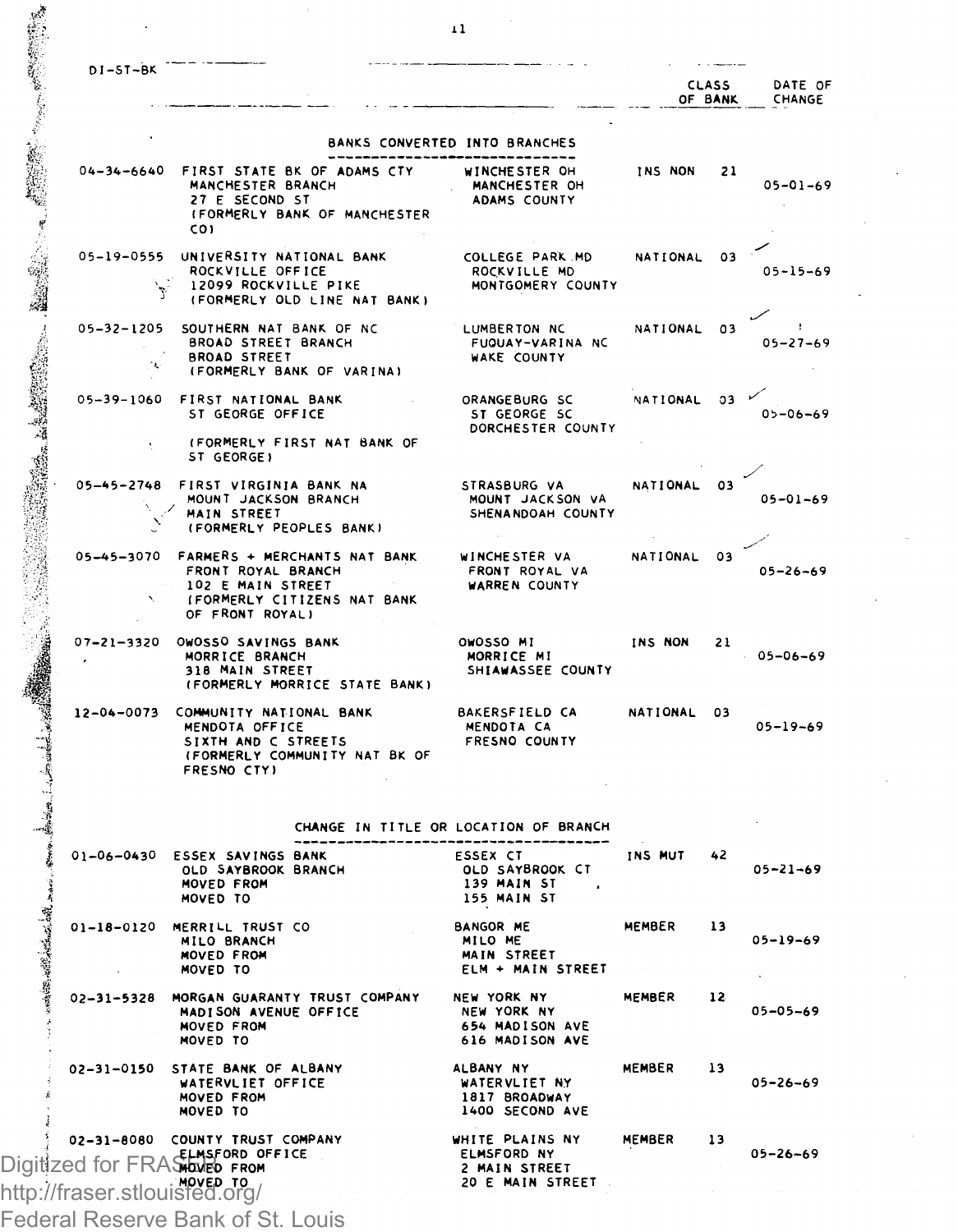|                                 |                                                                                                                                                      |                                                                                                                                  |                 | <b>CLASS</b><br>OF BANK | DATE OF<br>CHANGE                |
|---------------------------------|------------------------------------------------------------------------------------------------------------------------------------------------------|----------------------------------------------------------------------------------------------------------------------------------|-----------------|-------------------------|----------------------------------|
| $02 - 31 - 7460$                | SYRACUSE SAVINGS BANK<br>LYNDON BRANCH<br><b>MOVED FROM</b><br>MOVED TO                                                                              | SYRACUSE NY<br>DE WITT NY<br>5007 E GENESEE ST<br>6801 E GENESEE ST                                                              | INS MUT         | 42                      | $03 - 31 - 69$                   |
| 03-29-2870                      | PRINCETON BANK + TR CO<br>842 ST RD OFFICE<br>MOVED FROM<br>MOVED TO                                                                                 | PRINCETON TWP NJ<br>PRINCETON TWP NJ<br>842 ST ROAD<br>76 NASSAU STREET<br>PRINCETON BORO                                        | <b>MEMBER</b>   | 13                      | $05 - 12 - 69$                   |
| 04-34-4830                      | LAKE COUNTY NAT BANK<br>MENTOR BRANCH<br>TITLE CHANGED TO<br>MENTOR MALL BRANCH                                                                      | PAINESVILLE OH<br>MENTOR OH                                                                                                      | NATIONAL 03     |                         |                                  |
|                                 | 04-34-1230 FIFTH THIRD BANK<br>VINE + CORRY BRANCH<br><b>MOVED FROM</b><br>MOVED TO                                                                  | CINCINNATI OH<br>CINCINNATI OH<br>2601 VINE ST<br>UNIVERSITY PLAZA<br>SHOPP ING CENTER                                           | MEMBER          | 12                      | $05 - 02 - 69$<br>$05 - 26 - 69$ |
| $04 - 34 - 4830$                | LAKE COUNTY NAT BANK<br>WILLOUGHBY OFFICE<br>MOVED FROM<br>MOVED TO                                                                                  | PAINESVILLE OH<br>WILLOUGHBY OH<br>4043 ERIE ST<br>38235 E SPAULDING                                                             | NATIONAL        | 03                      | $05 - 26 - 69$                   |
| 05-19-1250                      | FIRST NATIONAL BANK OF OAKLAND<br>FRIENDSVILLE OFFICE<br>MOVED FROM<br>MOVED TO                                                                      | OAKLAND MD<br><b>FRIENDSVILLE MD</b><br>SW COR OF MAPLE<br>$ST + FIRST AVE$<br>SE COR OF MAPLE<br>ST + FIRST AVE                 | <b>NATIONAL</b> | 03                      |                                  |
| 05-32-1860<br>bY                | FIRST-CITIZENS BANK + TR CO<br>GRIFTON BRANCH<br>MOVED FROM<br>MOVED TO                                                                              | SMITHFIELD NC<br>GRIFTON NC<br>213 W QUEEN ST<br>502 W QUEEN ST                                                                  | INS NON         | 21                      |                                  |
|                                 | 05-32-2230 WACHOVIA BANK AND TRUST CO N A<br>L JAMESTOWN OFFICE<br>MOVED FROM<br>MOVED TO<br>2 WEST VERNON AVENUE BRANCH<br>- MOVED FROM<br>MOVED TO | WINSTON SALEM NC<br>JAMESTOWN NC<br>108 E MAIN STREET<br>124 E MAIN STREET<br>KINSTON NC<br>806 W VERNON AVE<br>VERNON PARK MALL | NATIONAL        | 02                      | $05 - 19 - 69$<br>$05 - 12 - 69$ |
|                                 | AND RENAMED<br>VERNON PARK MALL OFFICE                                                                                                               | SHOPP ING CENTER                                                                                                                 |                 |                         |                                  |
| 05-39-0600                      | PEOPLES NATIONAL BANK<br>SIMPSONVILLE BRANCH<br>MOVED FROM<br>MOVED TO                                                                               | GREENVILLE SC<br>SIMPSONVILLE SC<br>120 W CURTIS ST<br>116 N MAIN STREET                                                         | NATIONAL 03     |                         | $05 - 02 - 69$                   |
| $\Lambda$ -                     | 05-39-1050 AMERICAN BANK + TRUST<br>NORWAY BRANCH<br>MOVED FROM<br>MOVED TO                                                                          | ORANGEBURG SC<br><b>NORWAY SC</b><br>US RT 321 + STATE<br>RT 400<br>HGWY 321 + 4TH ST                                            | INS NON         | $21 -$                  |                                  |
| 06-17-0180                      | AVOYELLES TR + SAVINGS BANK<br>HESSMER OFFICE<br>MOVED FROM<br>MOVED TO                                                                              | <b>BUNKIE LA</b><br>HESSMER LA<br>TOWN HALL<br>ST HWY 114-115                                                                    | INS NON         | 22                      | 05-05-69                         |
|                                 | 06-17-0090 CITY NATIONAL BANK<br>UNIVERSITY VILLAGE BRANCH<br><b>MOVED FROM</b><br>MOVED TO                                                          | <b>BATON ROUGE LA</b><br><b>BATON ROUGE LA</b><br>142 W STATE ST<br>296 W STATE ST                                               | <b>NATIONAL</b> | 03                      | $05 - 26 - 69$                   |
| http://fraser.stlouisfed. 976 P | 07-21-2770 DART NATIONAL BANK OF MASON<br>Digitized for FRASER BART NATIONAL AUTO-BANK                                                               | MASON MI<br>MASON MI<br>324 S PARK STREET<br>368 S JEFFERSON                                                                     | <b>NATIONAL</b> | 03                      | $05 - 12 - 69$                   |